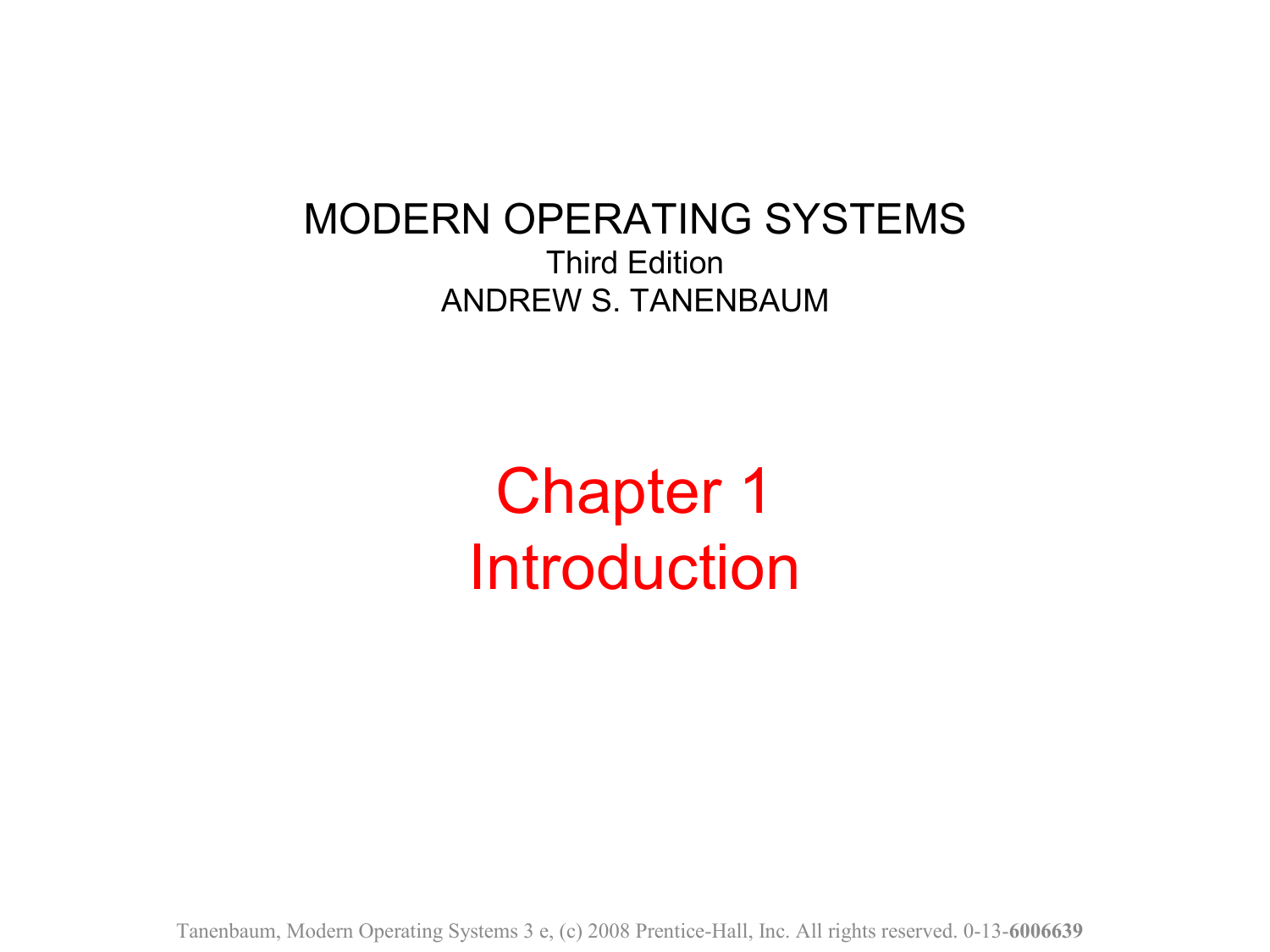# What Is An Operating System (1)

A modern computer consists of:

- One or more processors
- Main memory
- Disks
- **Printers**
- Various input/output devices

### Managing all these components requires a layer of software – the **operating system**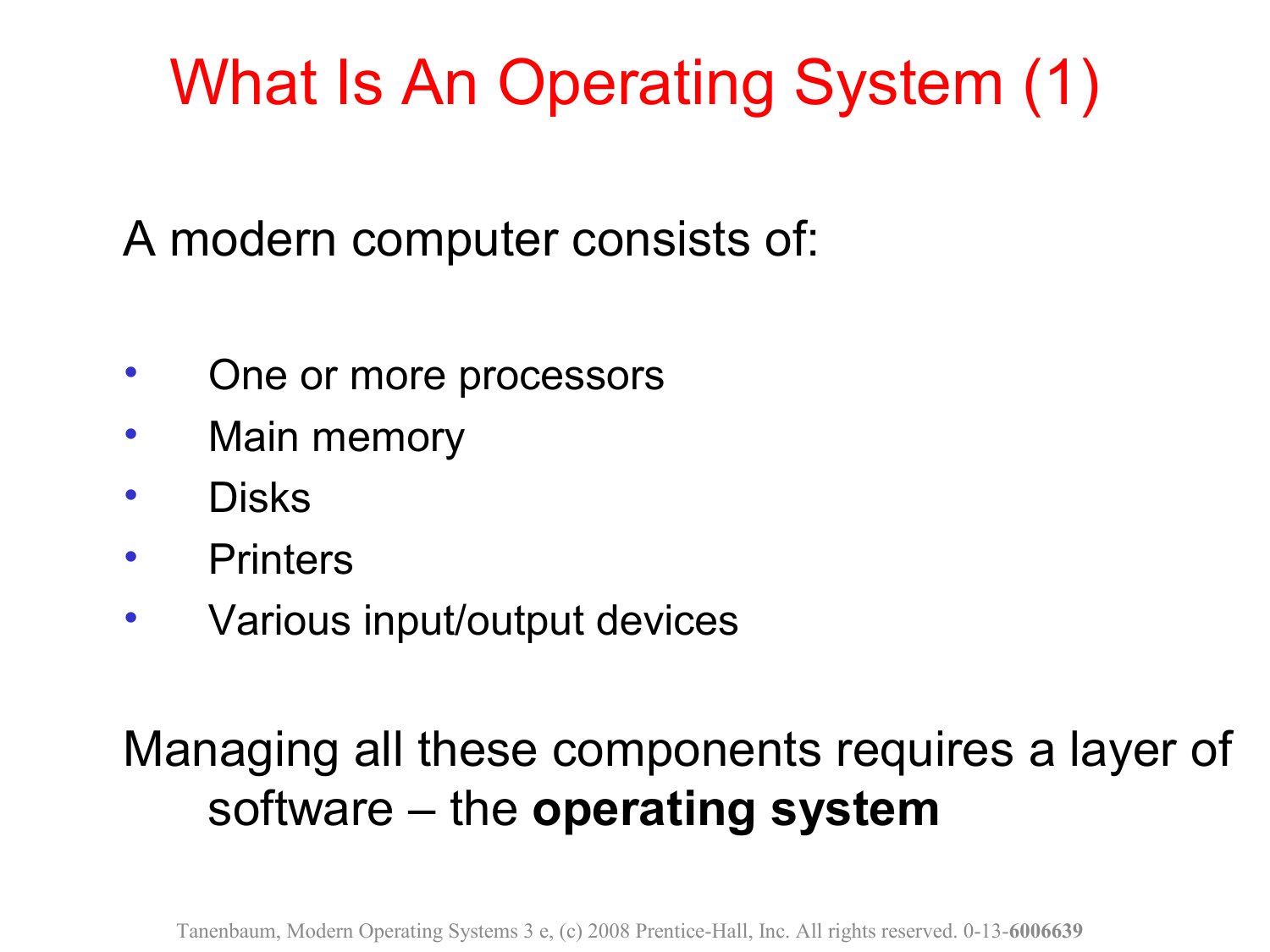# What Is An Operating System (2)



### Figure 1-1. Where the operating system fits in.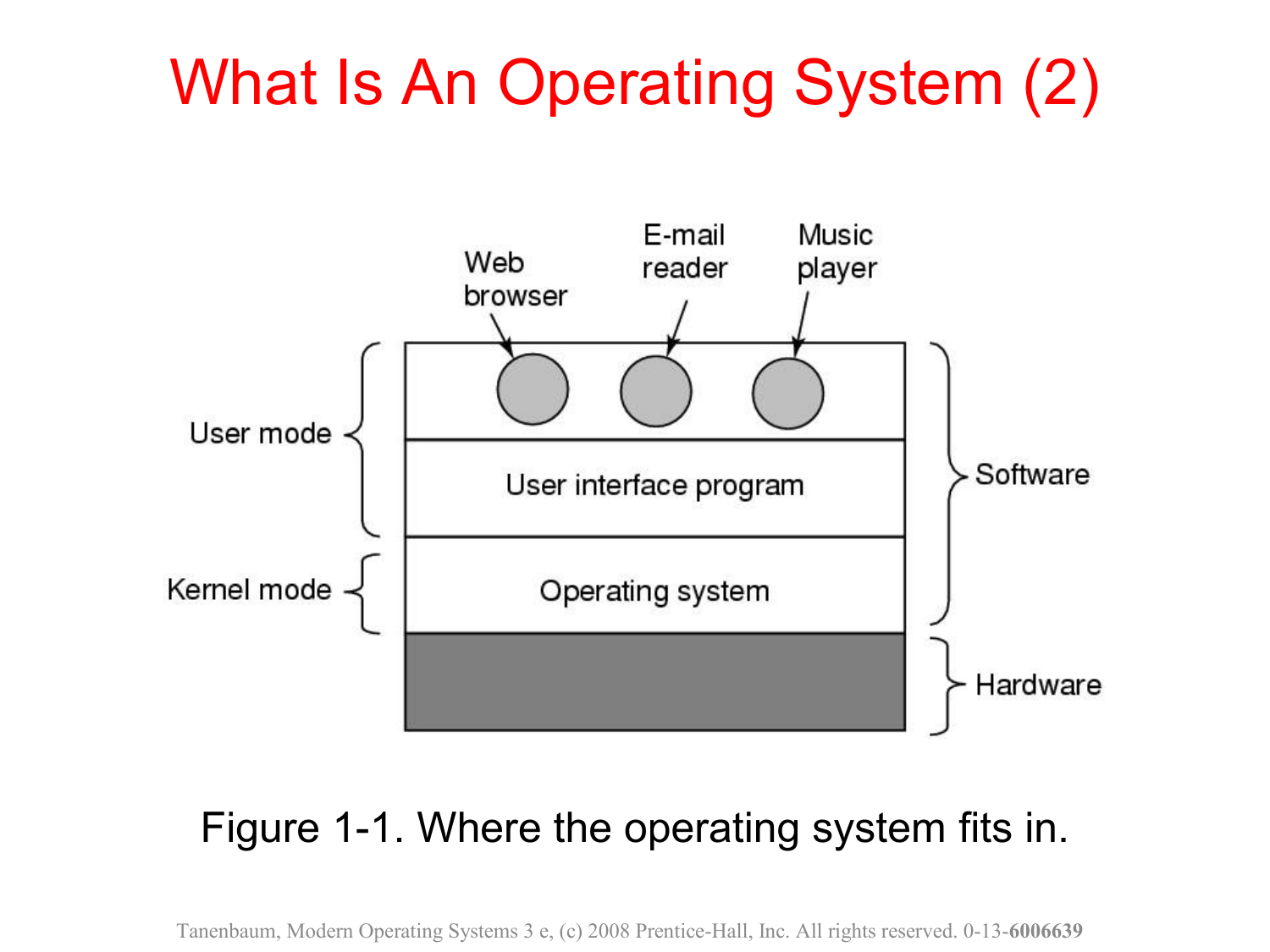# The Operating System as an Extended **Machine**



#### Figure 1-2. Operating systems turn ugly hardware into beautiful abstractions.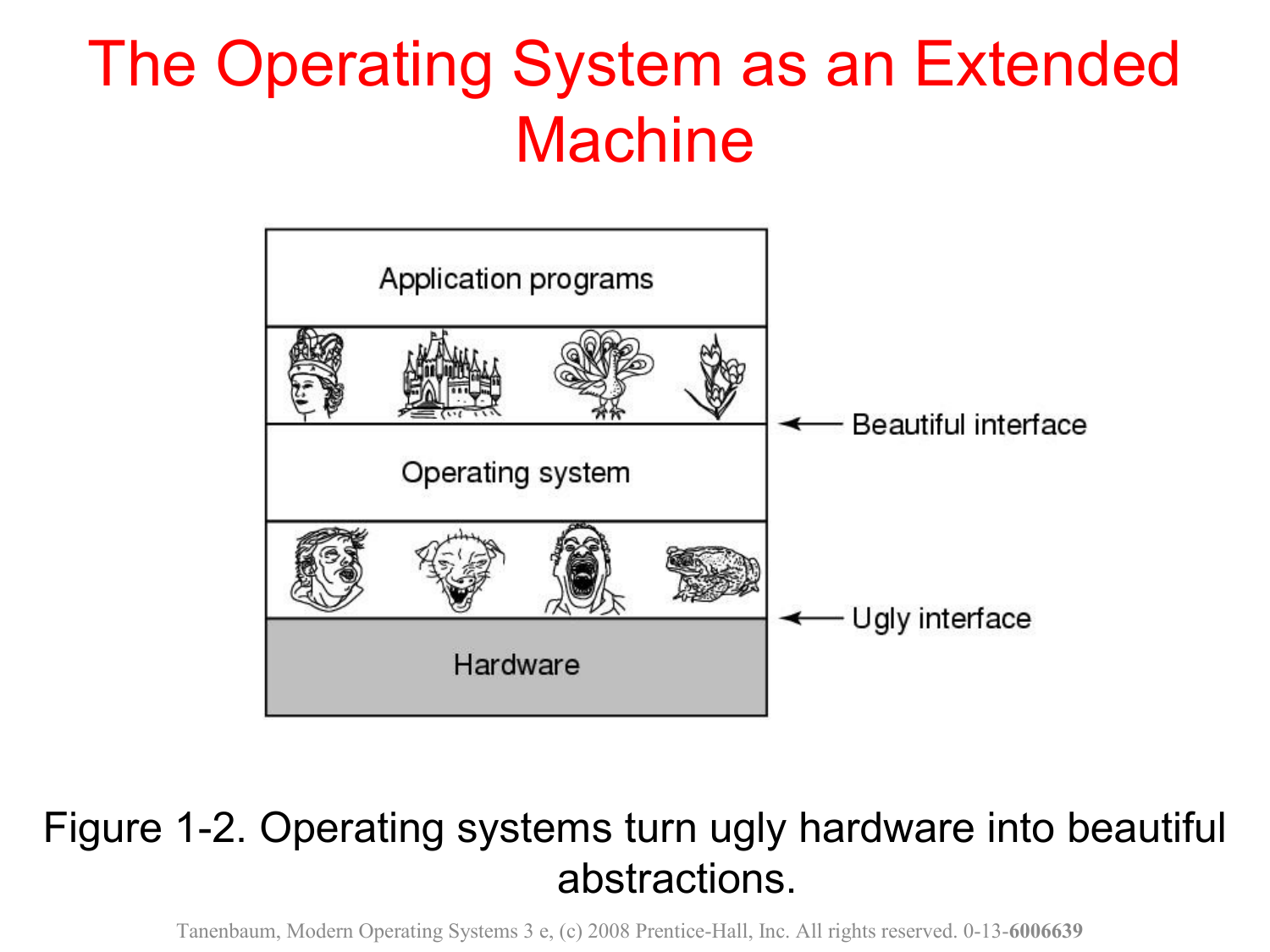# The Operating System as a Resource Manager

- Allow multiple programs to run at the same time
- Manage and protect memory, I/O devices, and other resources
- Includes multiplexing (sharing) resources in two different ways:
	- In time
	- In space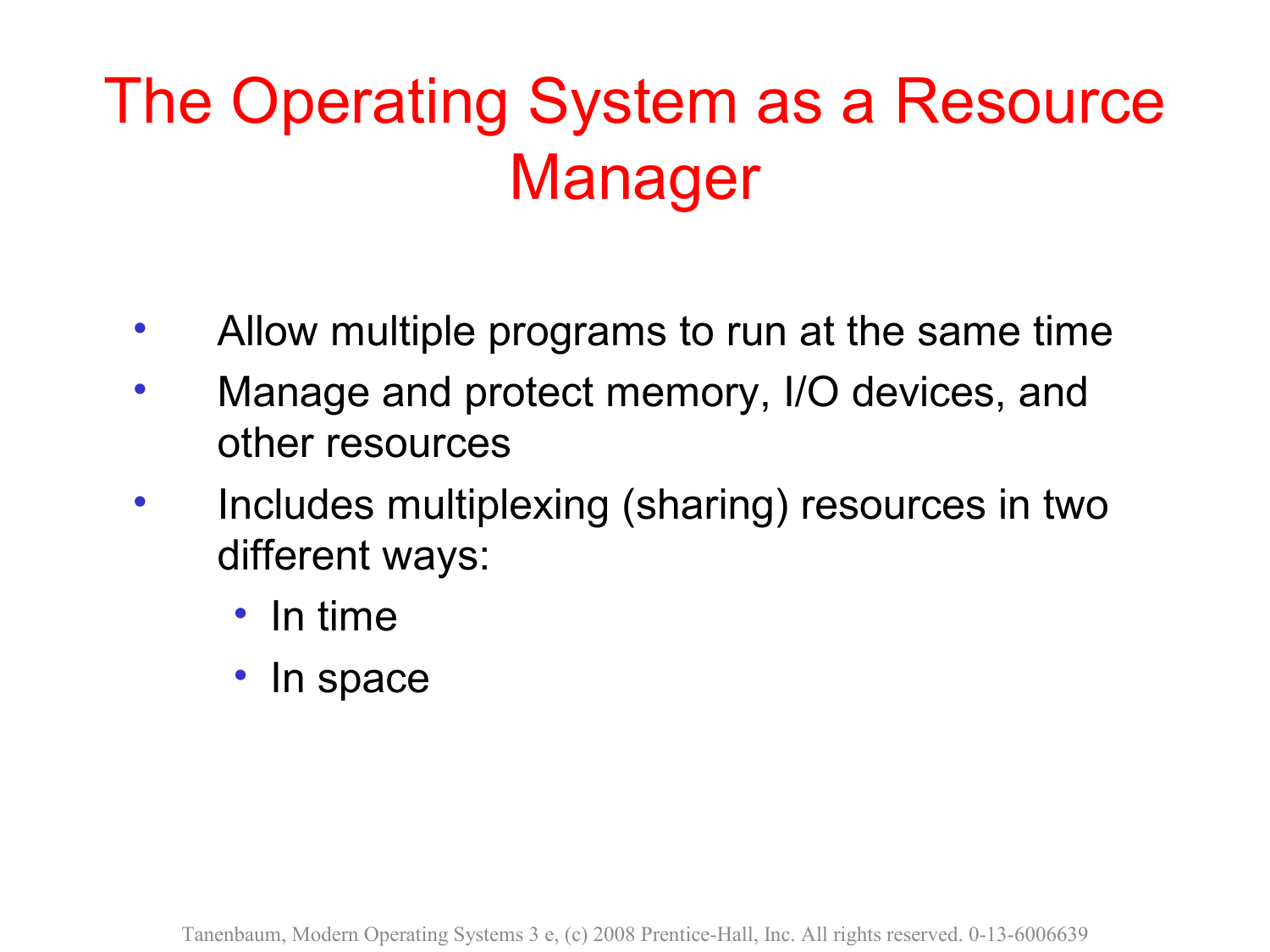### Computer Hardware Review



### Figure 1-6. Some of the components of a simple personal computer.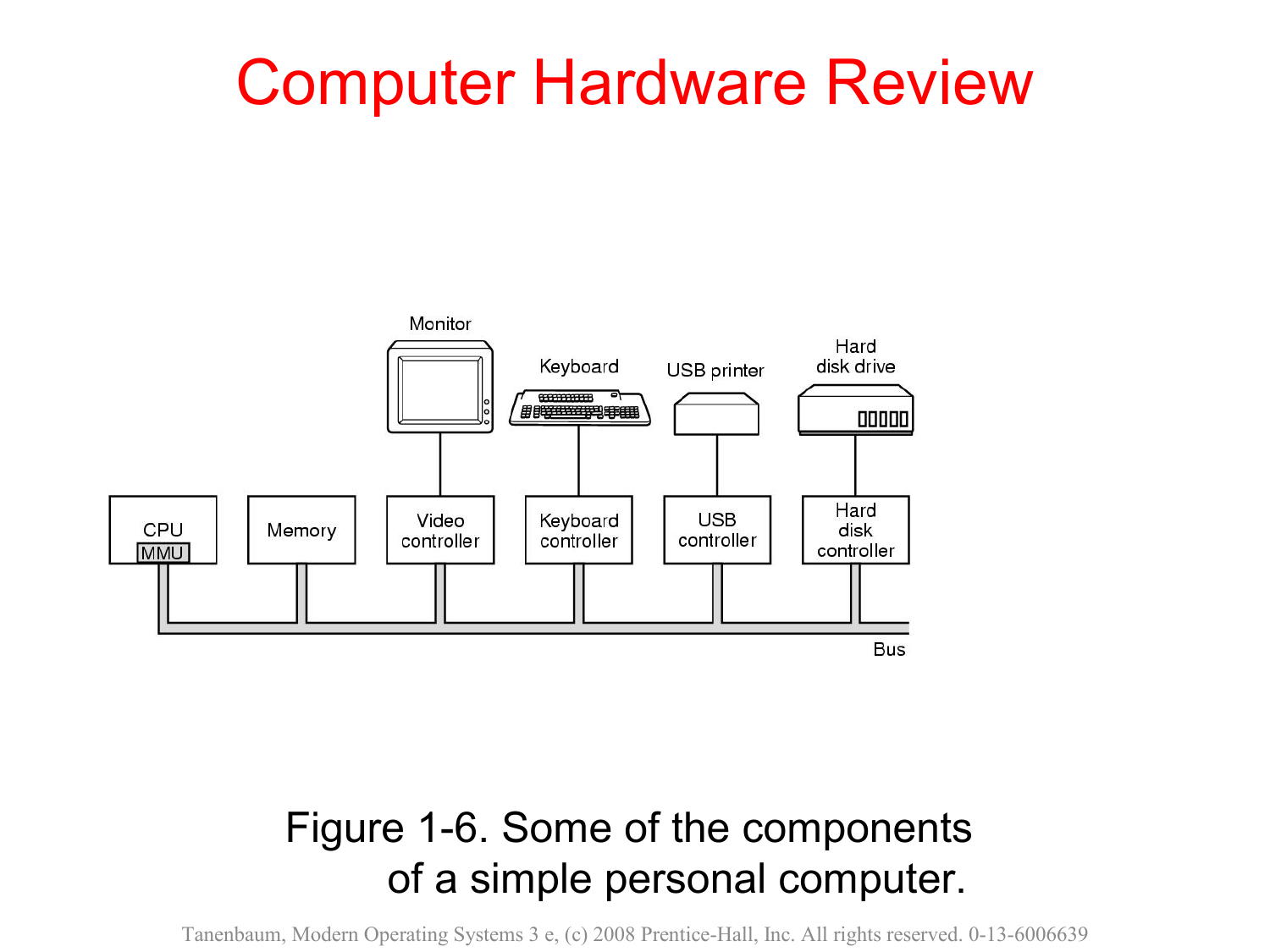# CPU Pipelining



#### Figure 1-7. (a) A three-stage pipeline. (b) A superscalar CPU.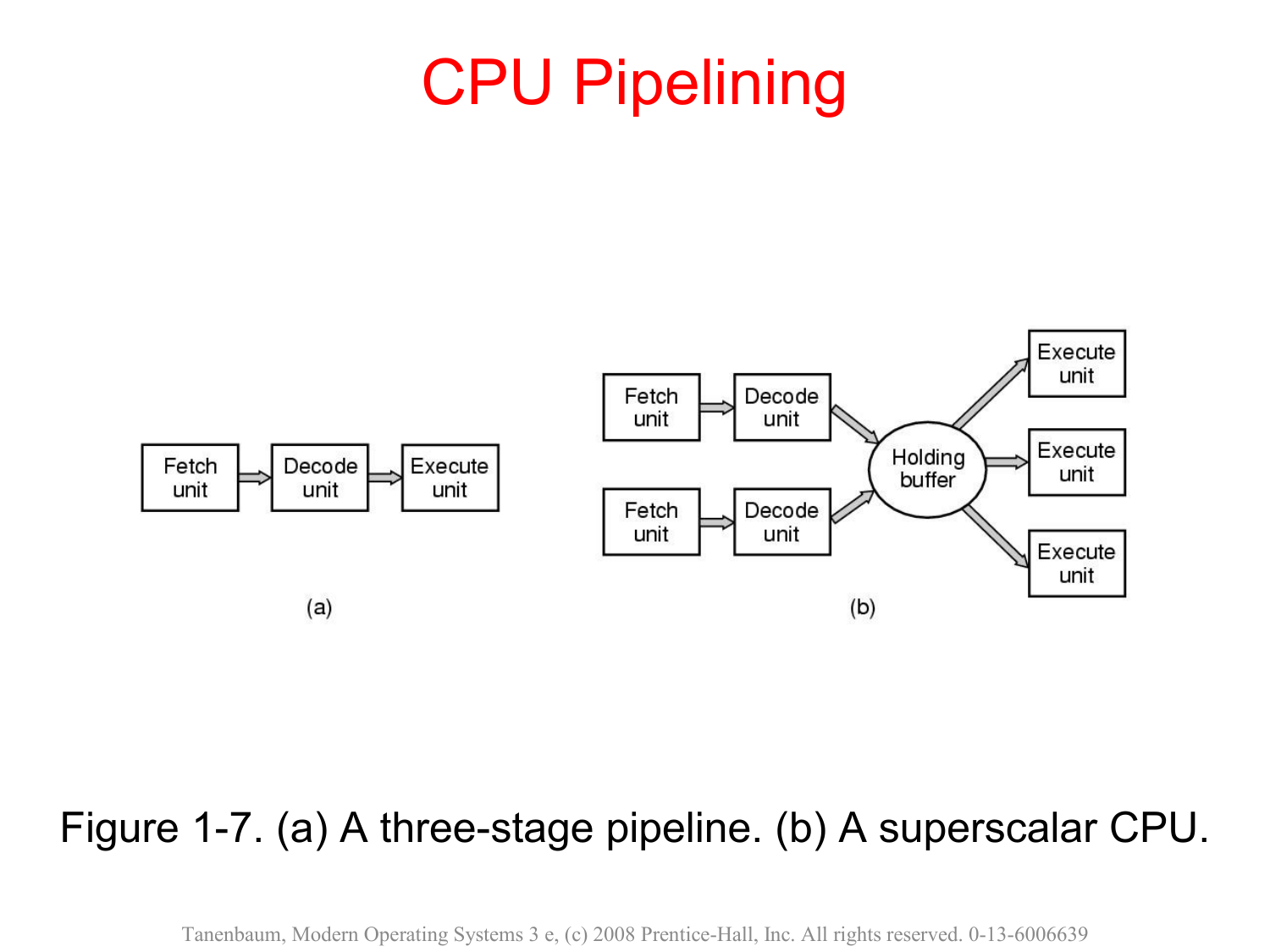### Multithreaded and Multicore Chips



#### Figure 1-8. (a) A quad-core chip with a shared L2 cache. (b) A quad-core chip with separate L2 caches.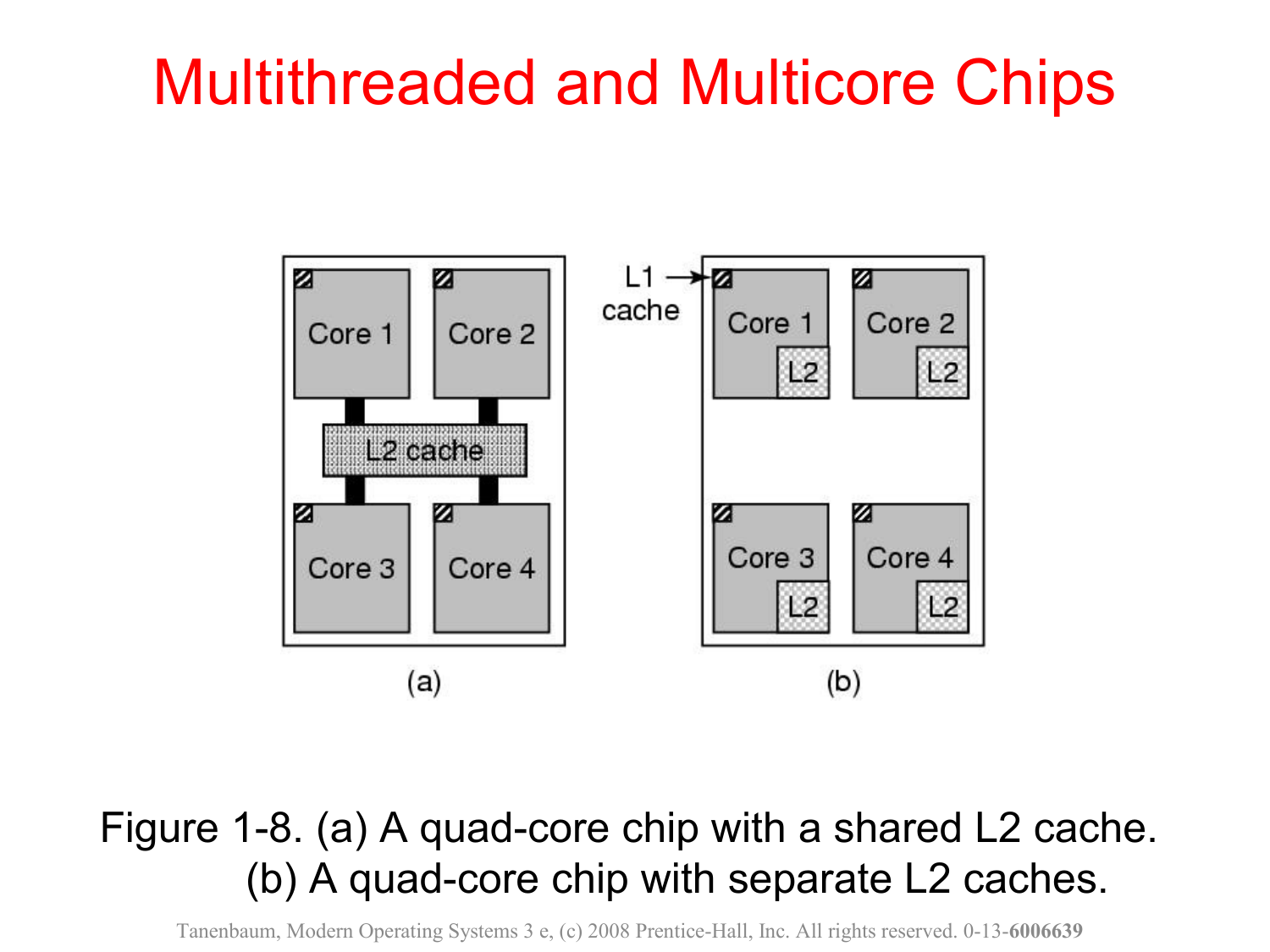# Memory (1)

Typical access time **Typical capacity** 1 nsec  $<$ 1 $KB$ Registers 2 nsec Cache 4 MB 10 nsec 512-2048 MB Main memory 10 msec 200-1000 GB Magnetic disk  $100<sub>sec</sub>$ 400-800 GB Magnetic tape

### Figure 1-9. A typical memory hierarchy. The numbers are very rough approximations.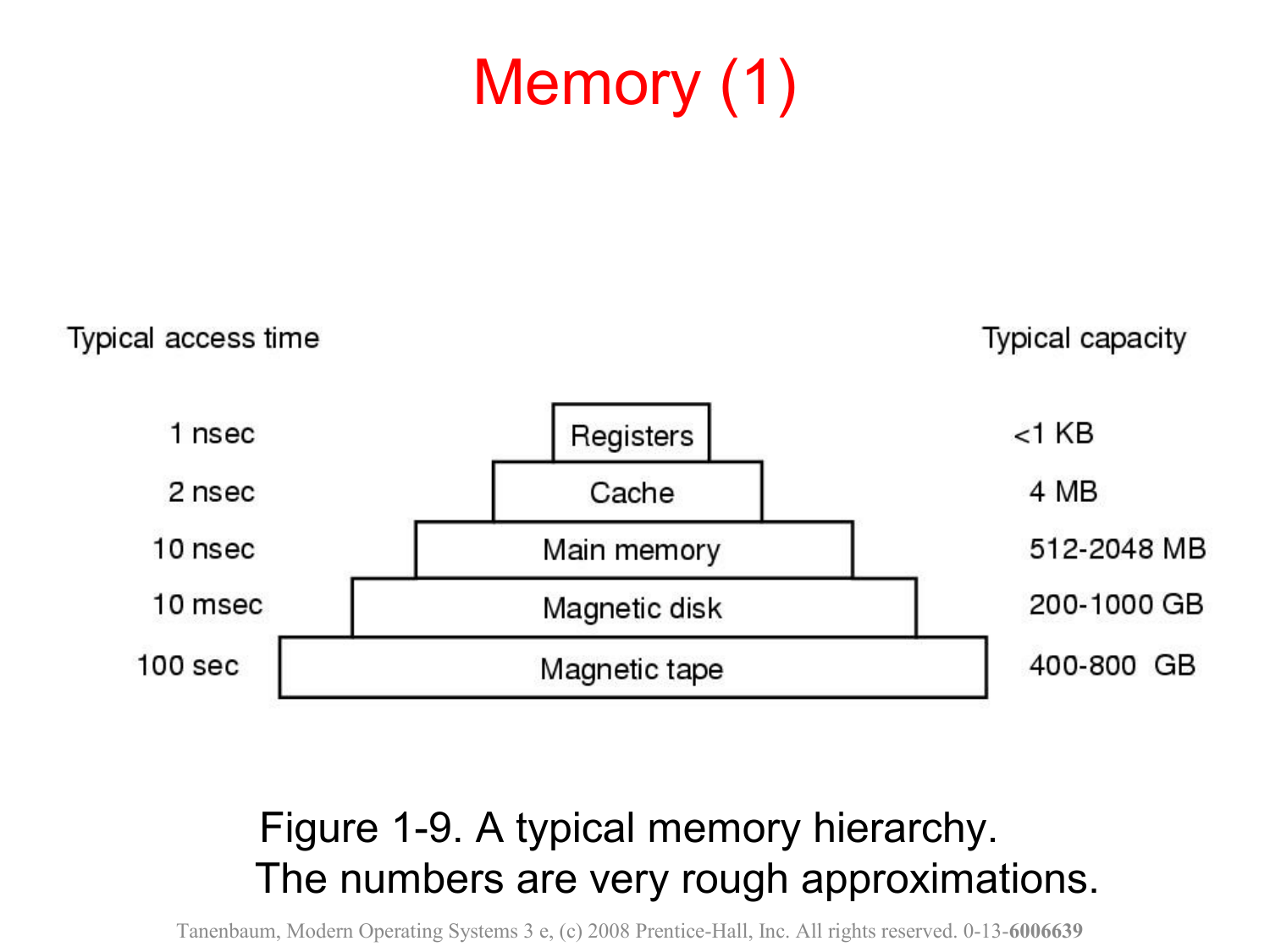# Memory (2)

Questions when dealing with cache:

- When to put a new item into the cache.
- Which cache line to put the new item in.
- Which item to remove from the cache when a slot is needed.
- Where to put a newly evicted item in the larger memory.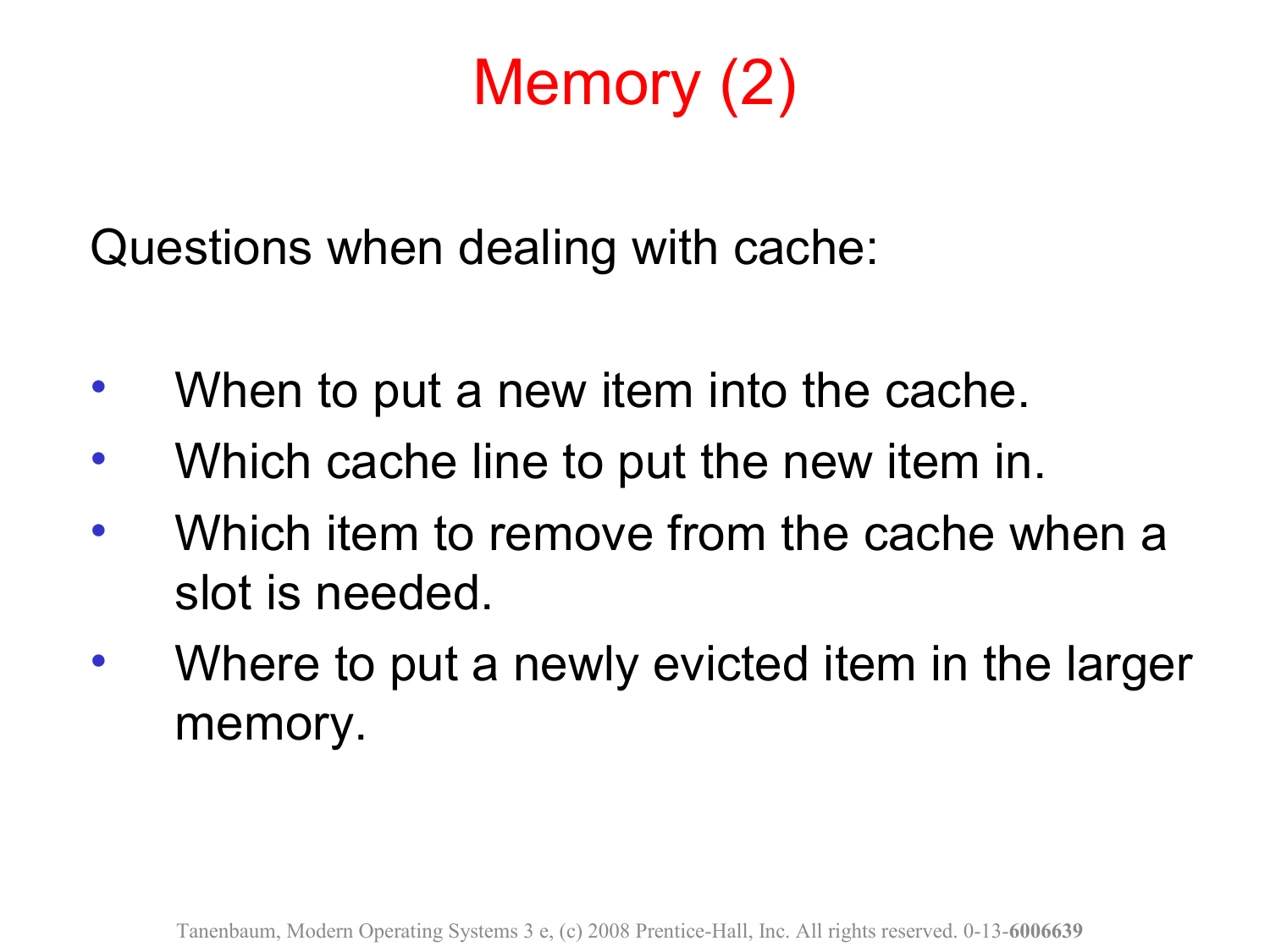### **Disks**



#### Figure 1-10. Structure of a disk drive.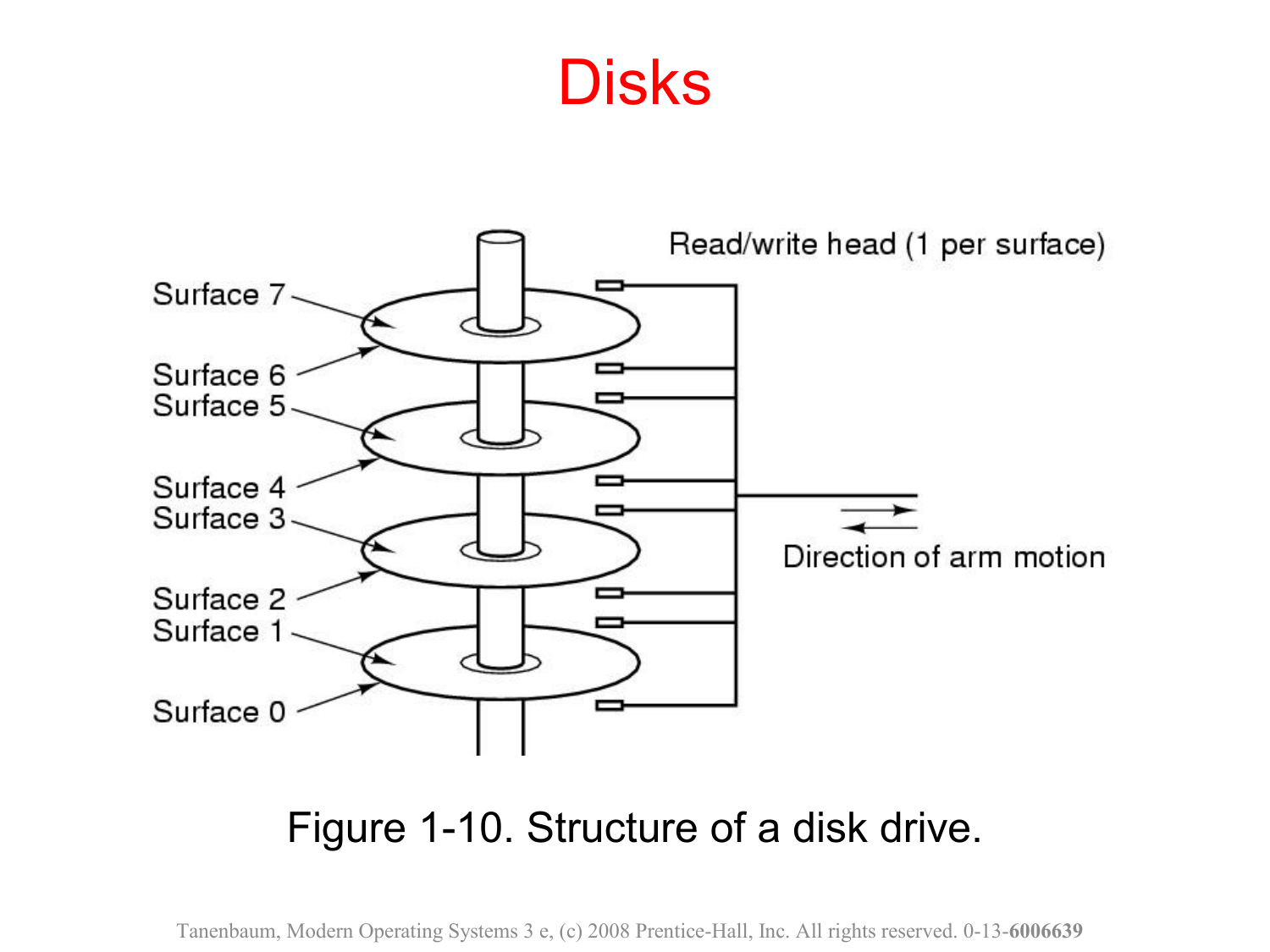### I/O Devices



### Figure 1-11. (a) The steps in starting an I/O device and getting an interrupt.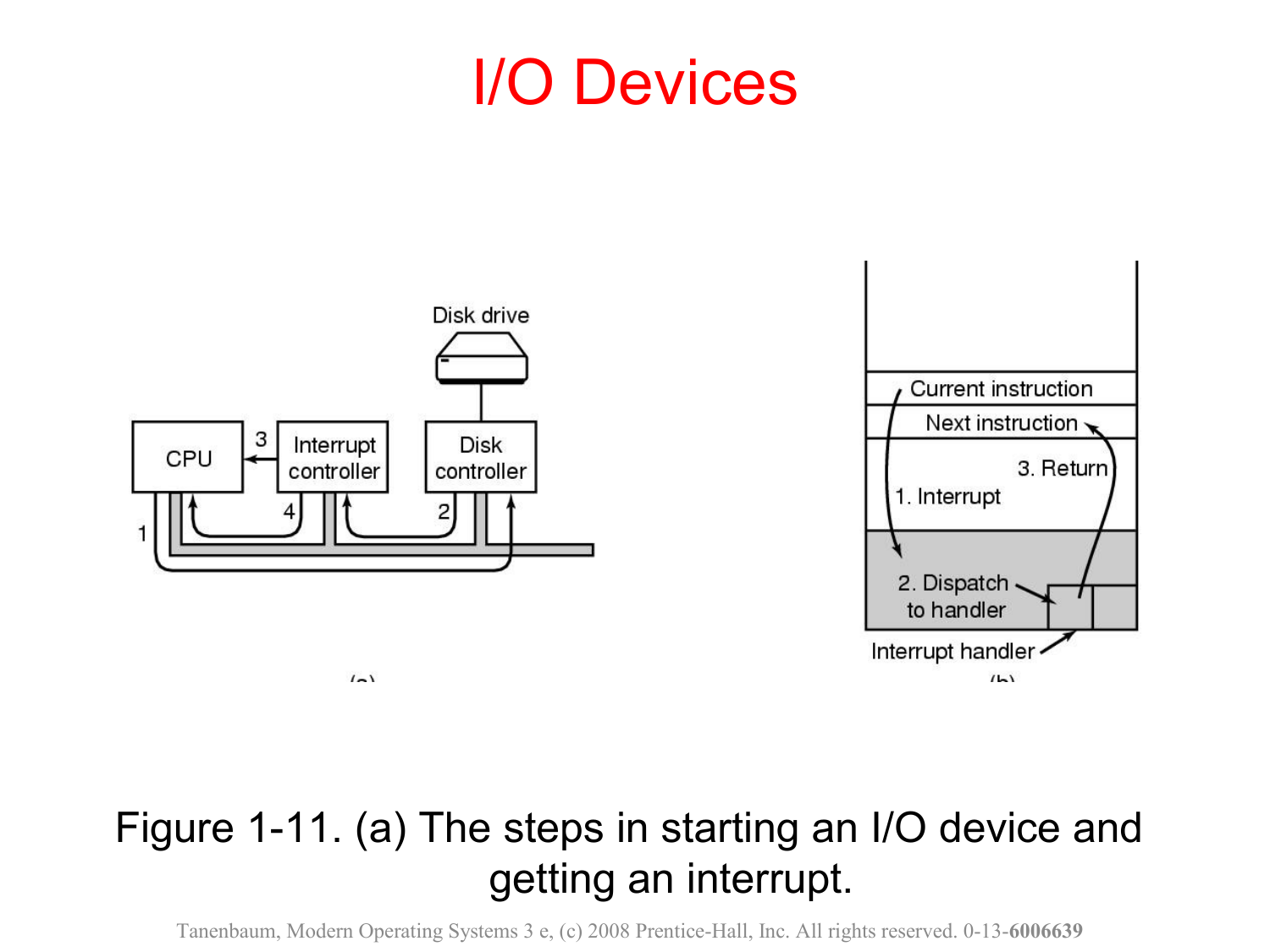### **Buses**



### Figure 1-12. The structure of a large Pentium system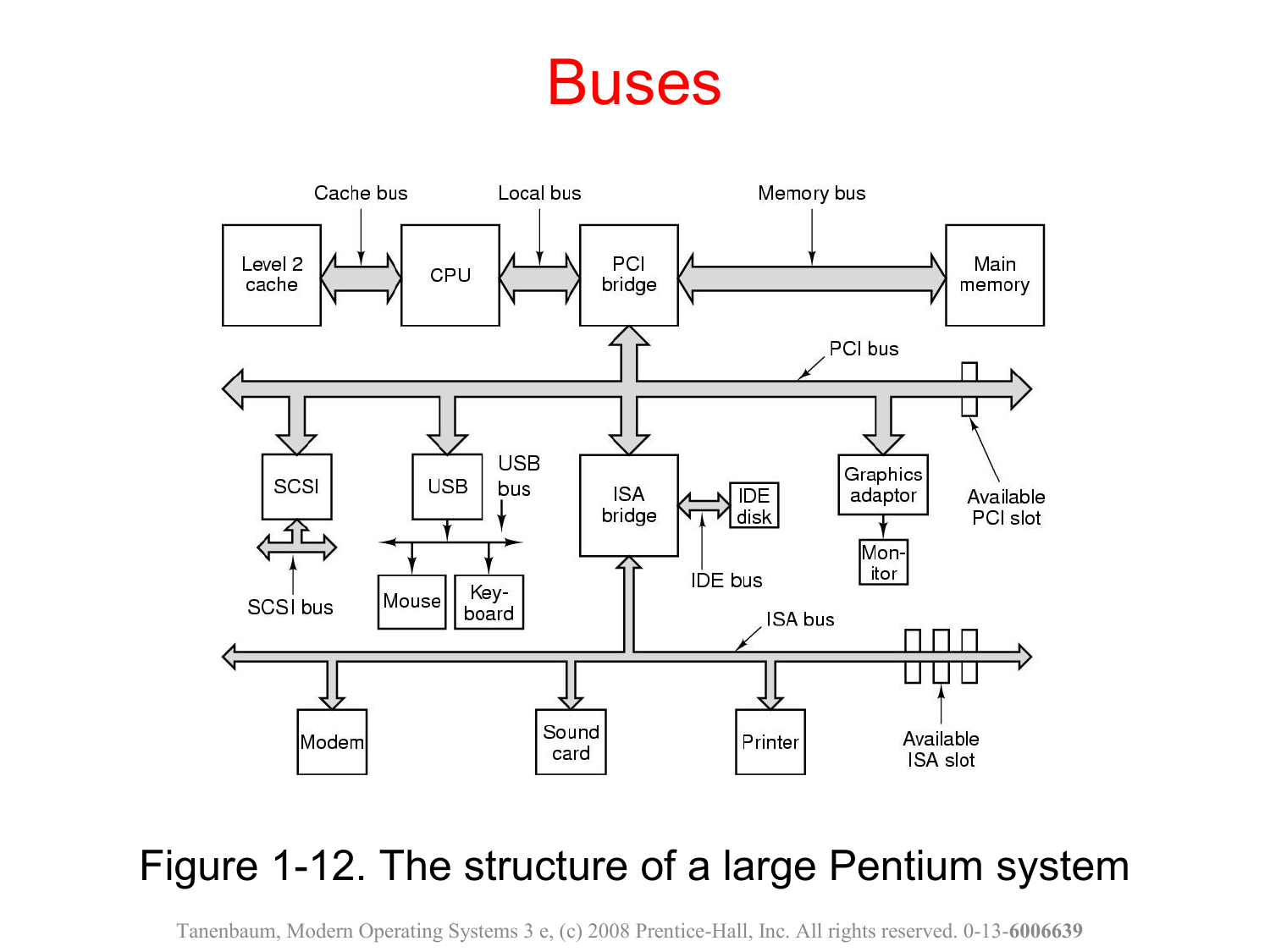# The Operating System Zoo

- Mainframe operating systems
- Server operating systems
- Multiprocessor operating systems
- Personal computer operating systems
- Handheld operating systems
- Embedded operating systems
- Real-time operating systems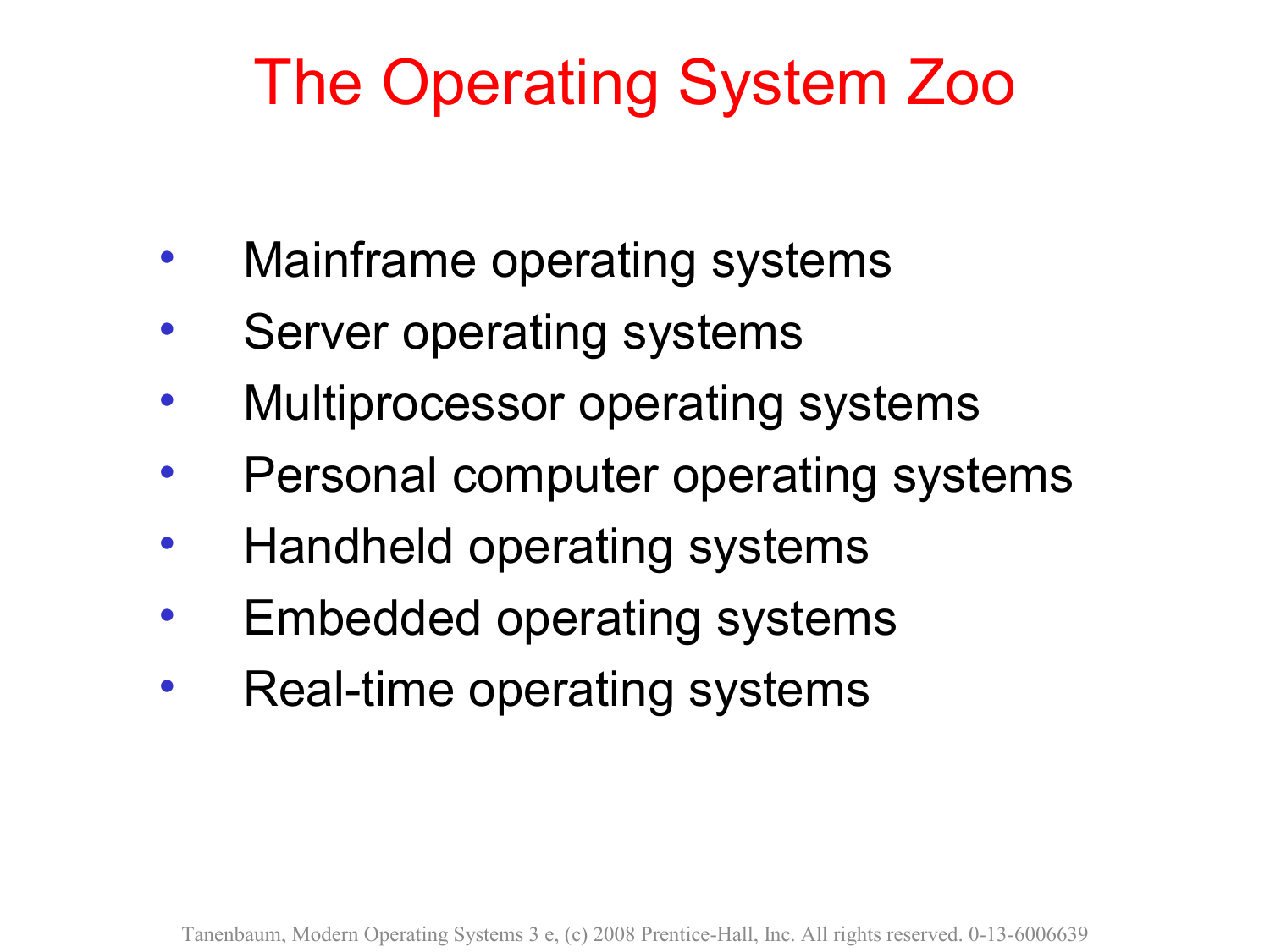# Operating System Concepts

- **Processes**
- Address spaces
- Files
- Input/Output
- Protection
- The shell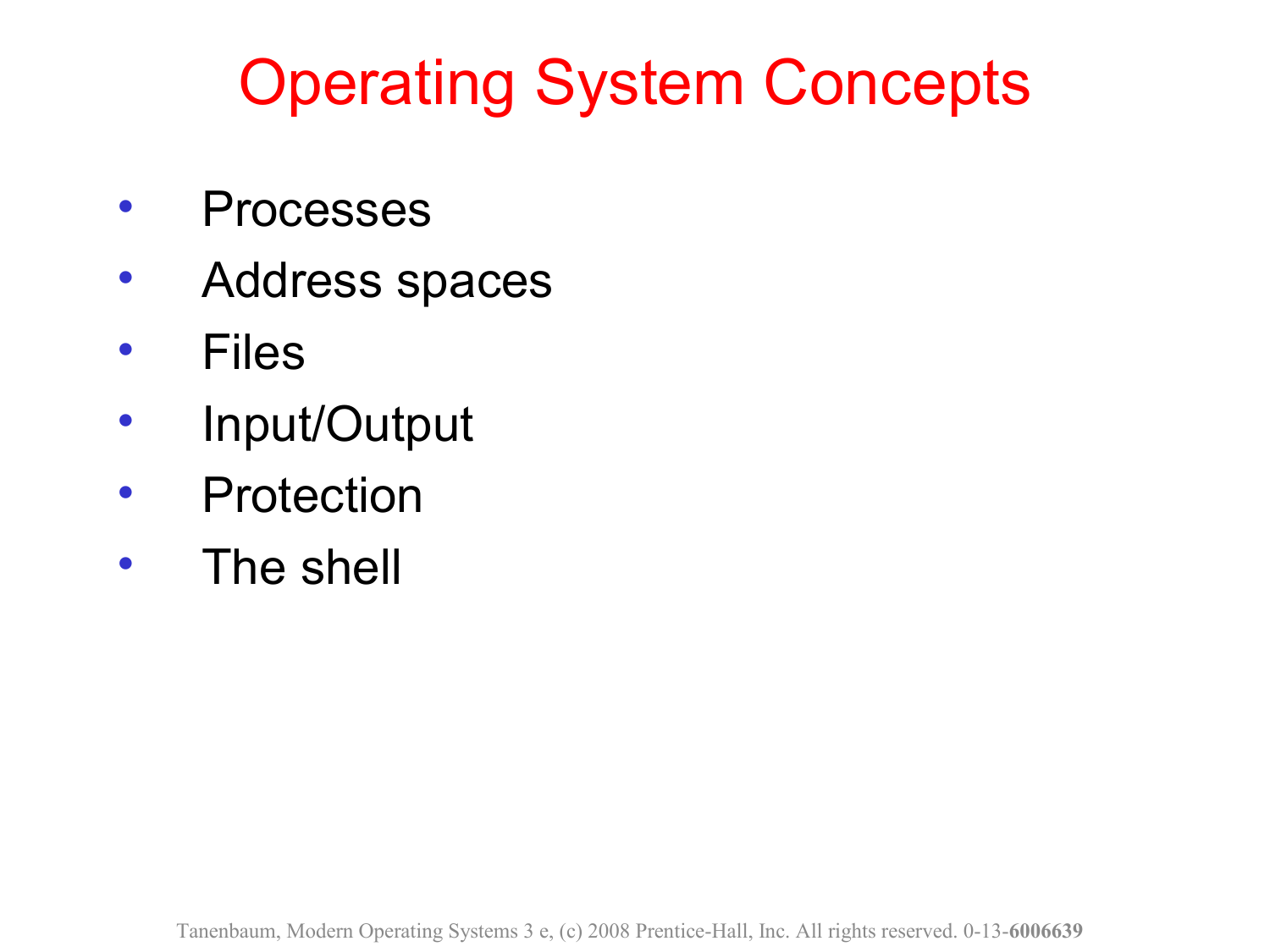



#### Figure 1-13. A process tree. Process A created two child processes, B and C. Process B created three child processes, D, E, and F.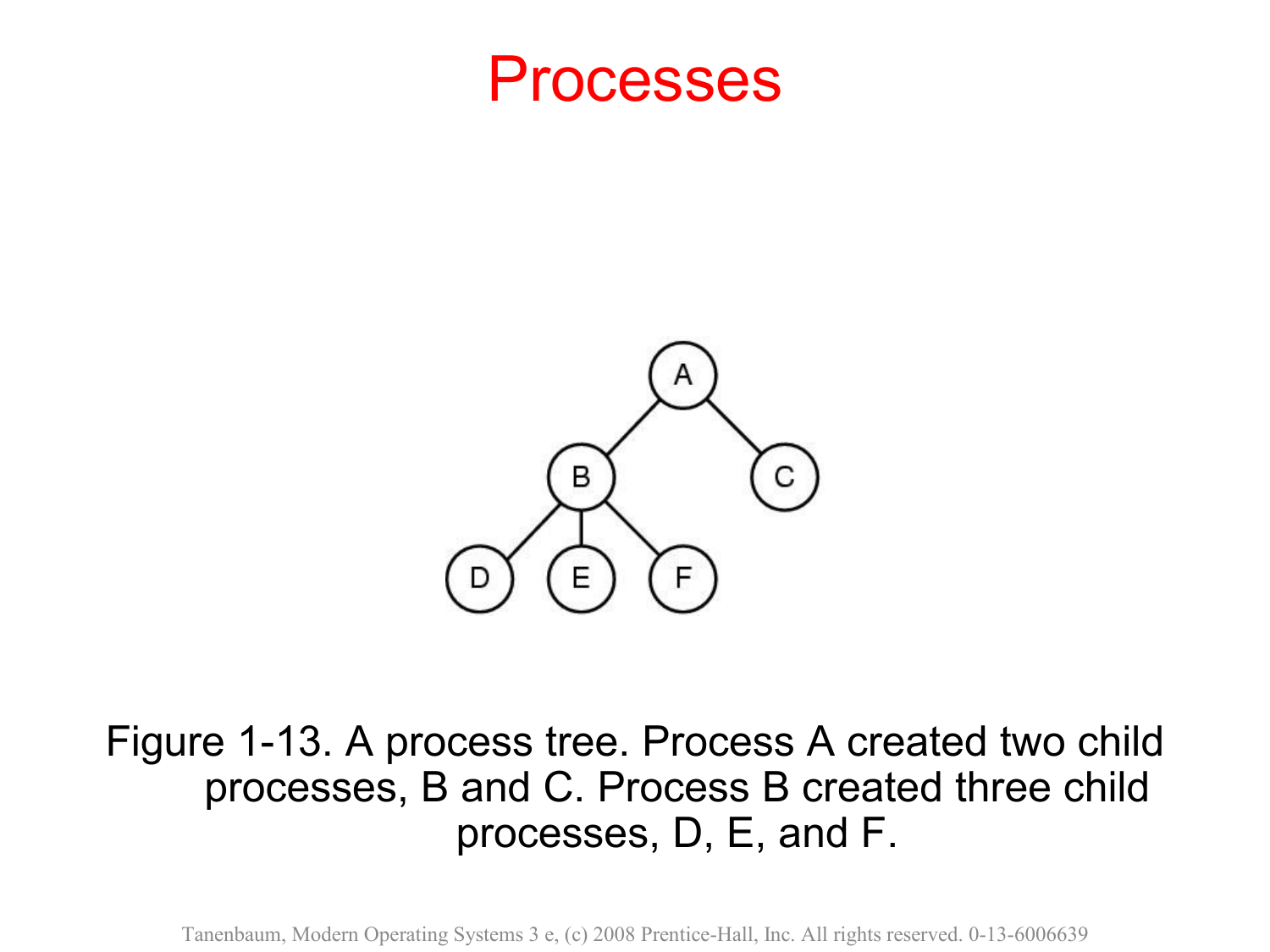# Files (1)



### Figure 1-14. A file system for a university department.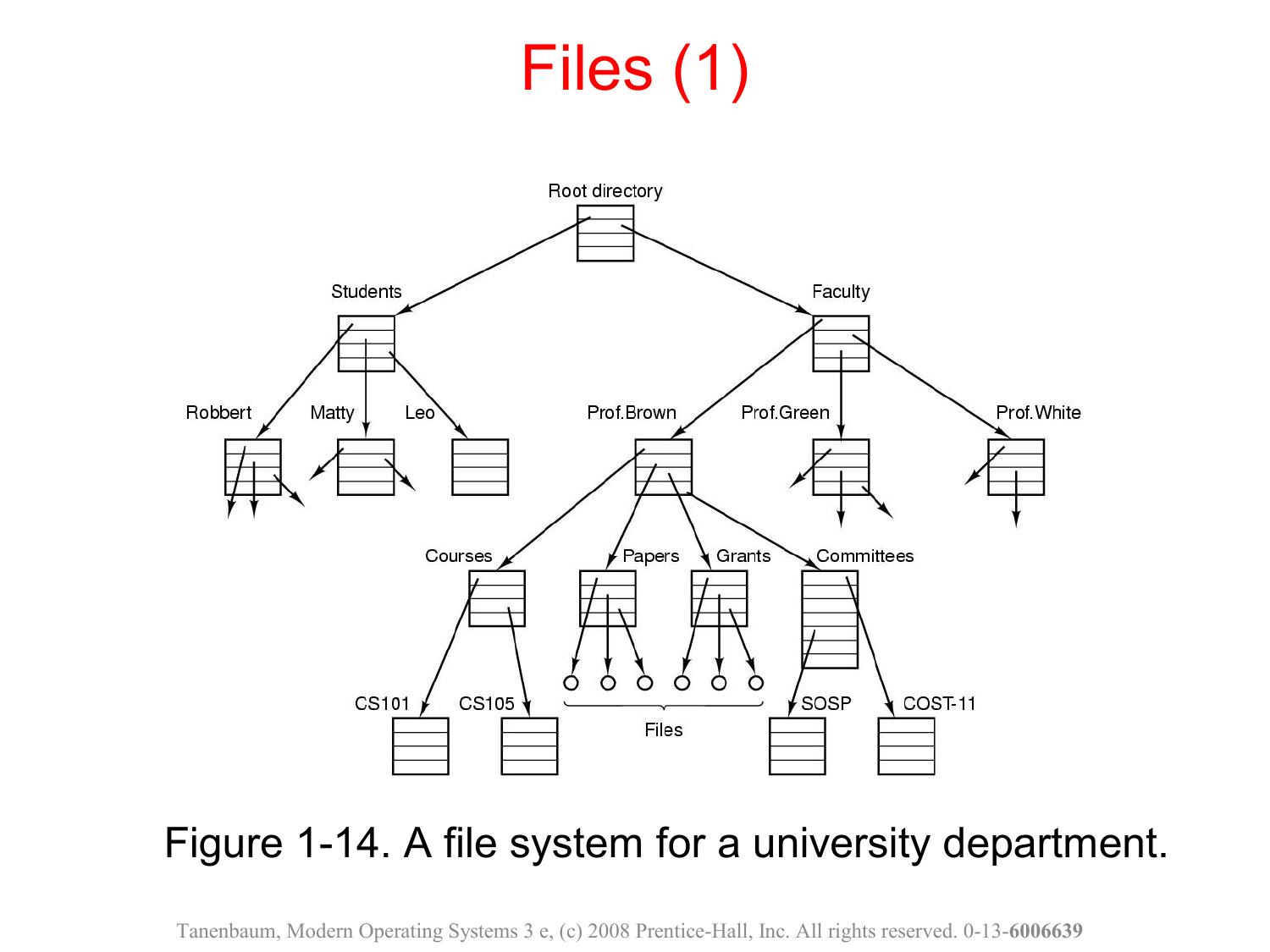



Figure 1-15. (a) Before mounting, the files on the CD-ROM are not accessible. (b) After mounting, they are part of the file hierarchy.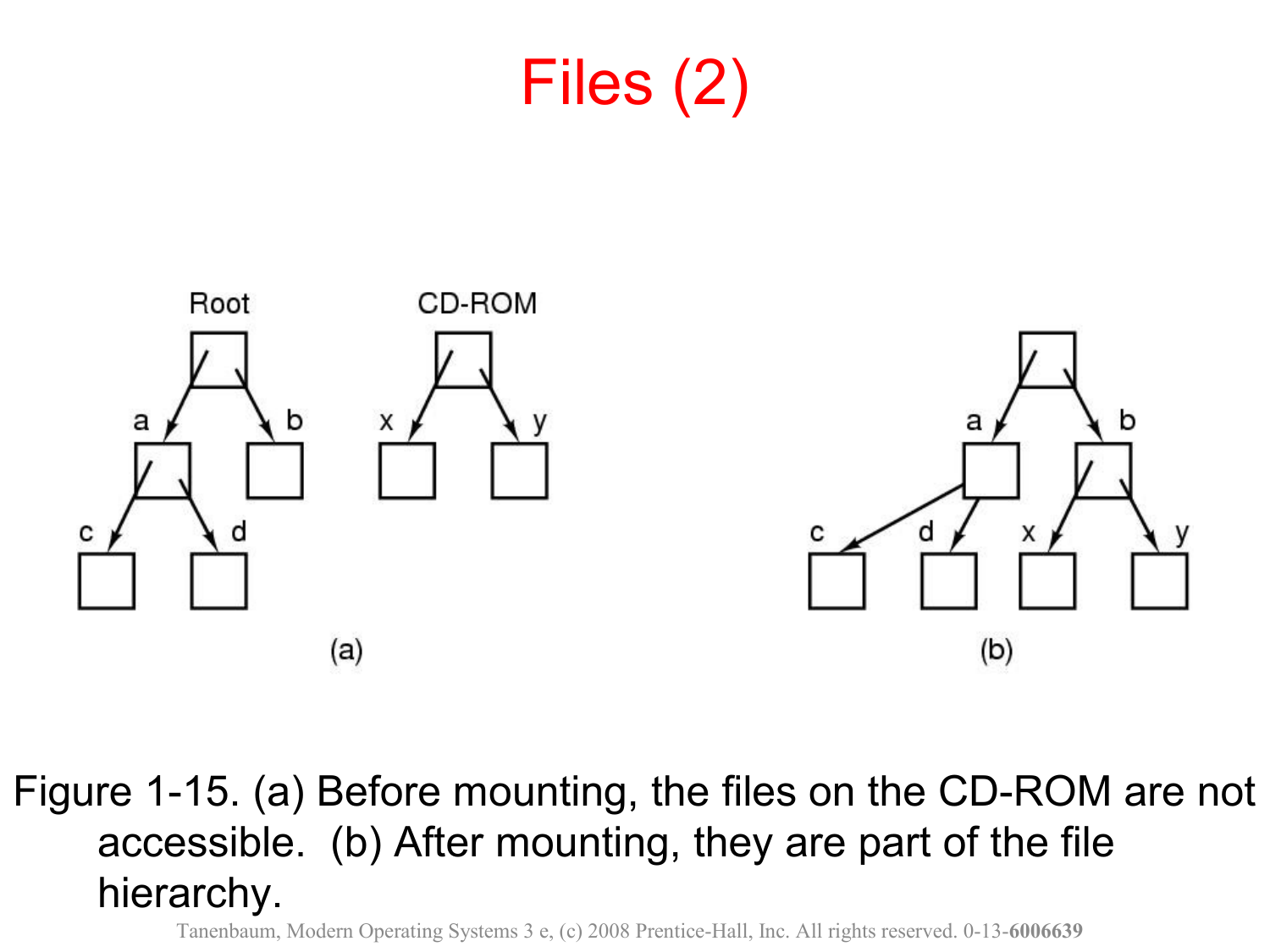### Files (3)



#### Figure 1-16. Two processes connected by a pipe.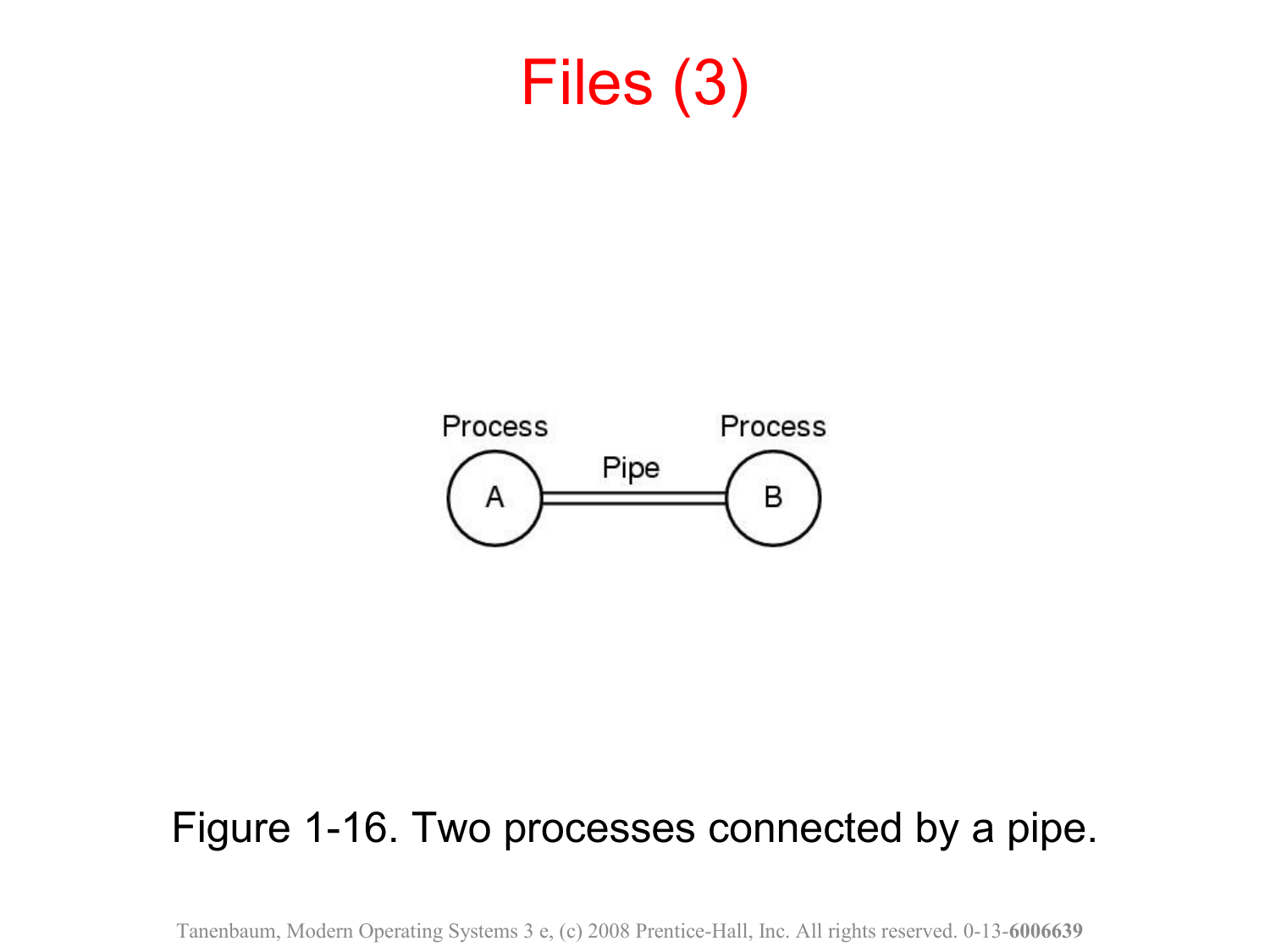### System Calls



#### Figure 1-17. The 11 steps in making the system call read(fd, buffer, nbytes).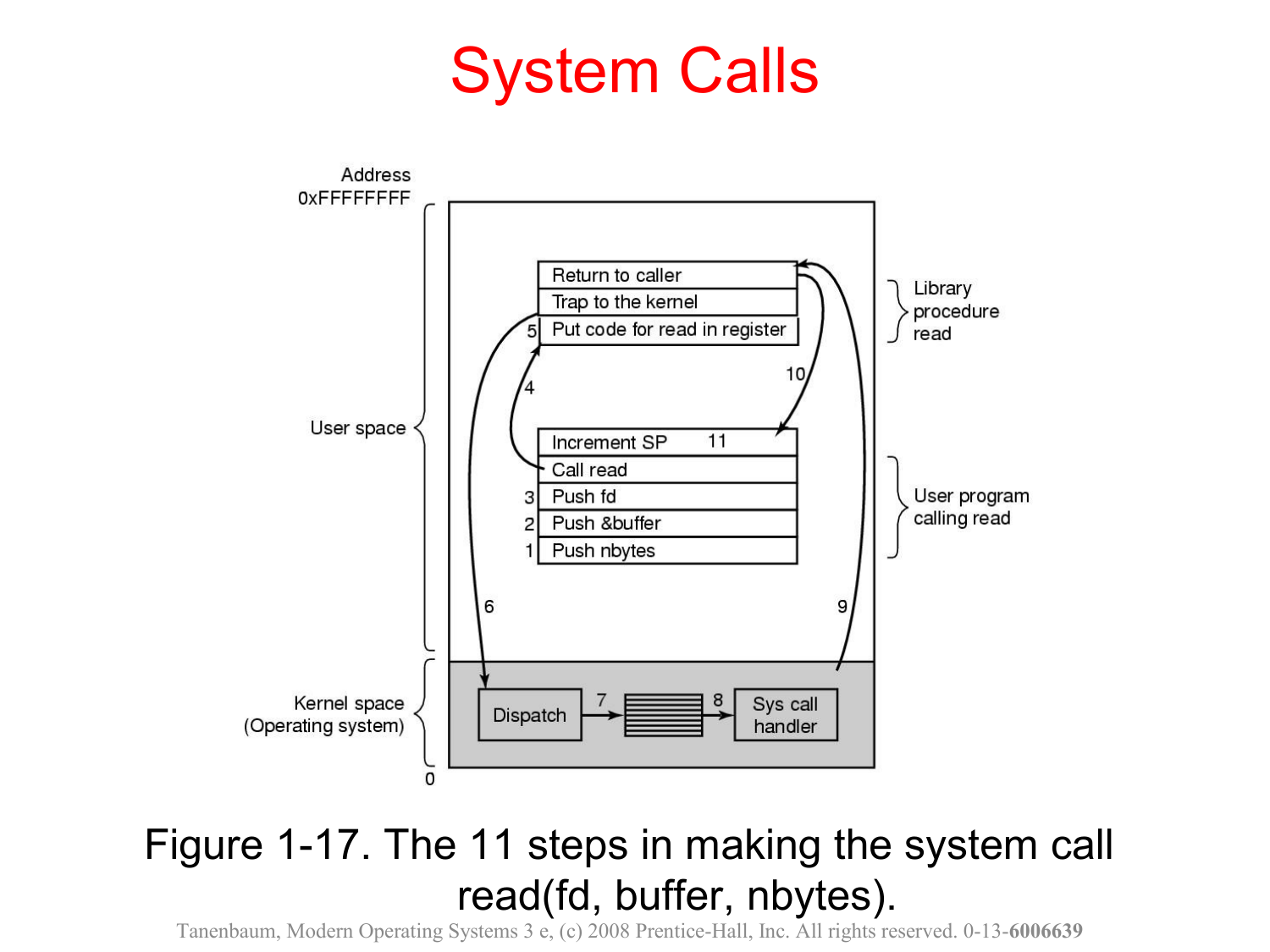# System Calls for Process Management

#### **Process management**

| Call                                    | <b>Description</b>                             |
|-----------------------------------------|------------------------------------------------|
| $pid = fork()$                          | Create a child process identical to the parent |
| $pid = waitpid(pid, & static, options)$ | Wait for a child to terminate                  |
| $s = execve(name, argv, environp)$      | Replace a process' core image                  |
| exit(status)                            | Terminate process execution and return status  |

### Figure 1-18. Some of the major POSIX system calls.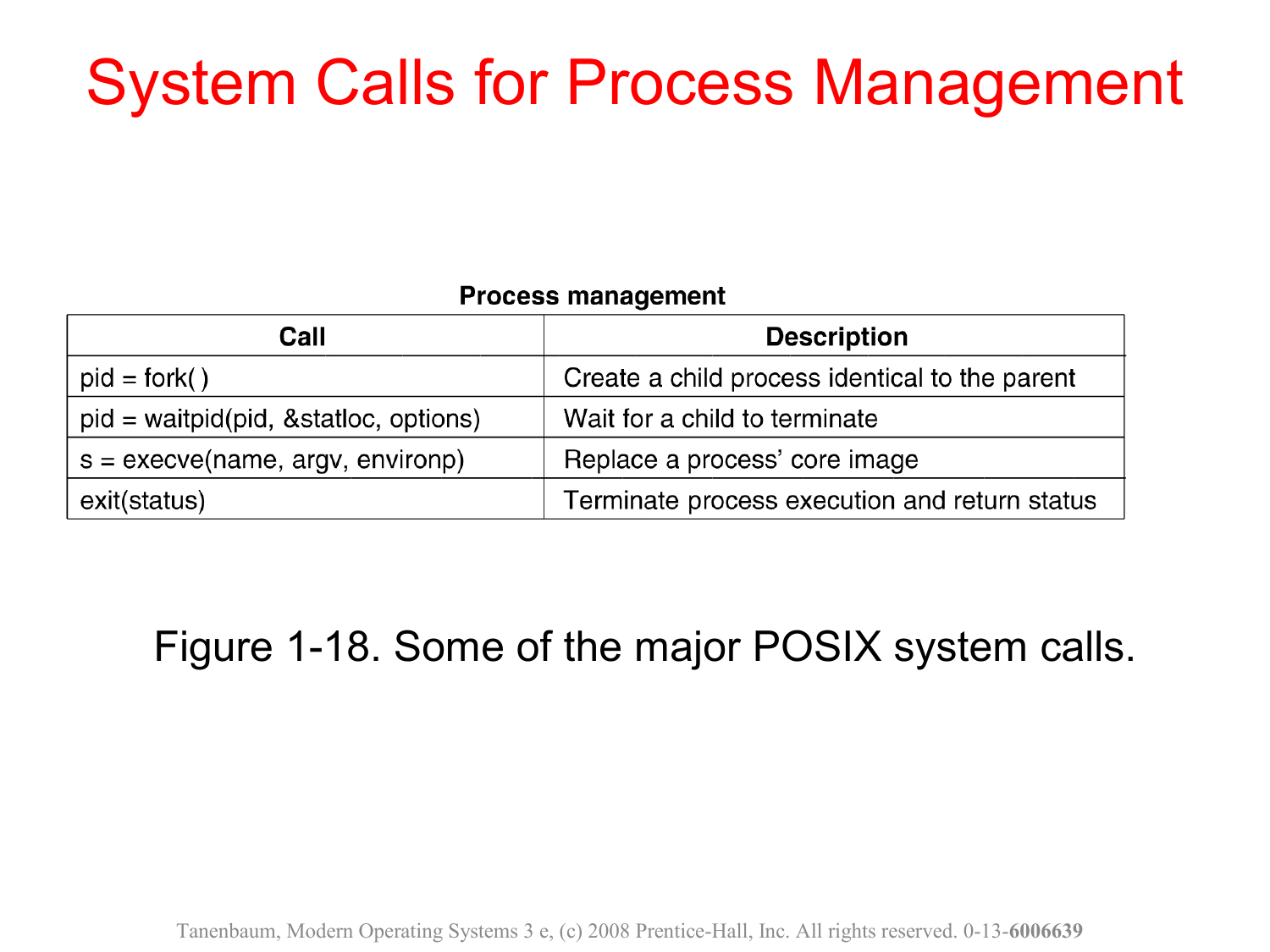# System Calls for File Management (1)

#### **File management**

| Call                                 | <b>Description</b>                        |
|--------------------------------------|-------------------------------------------|
| $fd = open(file, how, )$             | Open a file for reading, writing, or both |
| $s = close(fd)$                      | Close an open file                        |
| $n = read(fd, buffer, nbytes)$       | Read data from a file into a buffer       |
| $n = write(fd, buffer, nbytes)$      | Write data from a buffer into a file      |
| position = Iseek(fd, offset, whence) | Move the file pointer                     |
| $s = stat(name, & but)$              | Get a file's status information           |

Figure 1-18. Some of the major POSIX system calls.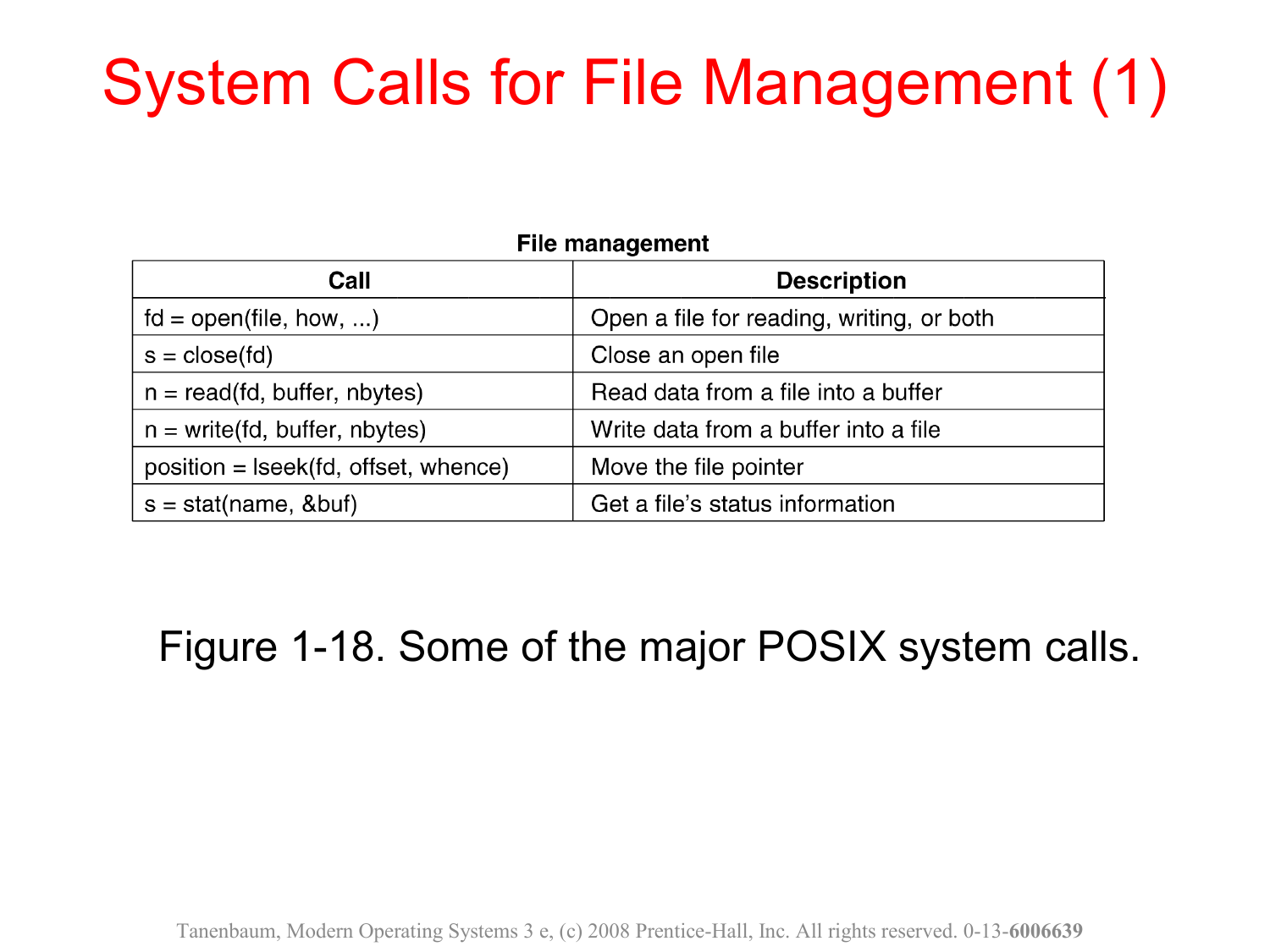# System Calls for File Management (2)

| Call                             | <b>Description</b>                           |
|----------------------------------|----------------------------------------------|
| $s = m$ kdir(name, mode)         | Create a new directory                       |
| $s = r$ mdir(name)               | Remove an empty directory                    |
| $s = link(name1, name2)$         | Create a new entry, name2, pointing to name1 |
| $s =$ unlink(name)               | Remove a directory entry                     |
| $s =$ mount(special, name, flag) | Mount a file system                          |
| $s =$ umount(special)            | Unmount a file system                        |

### Figure 1-18. Some of the major POSIX system calls.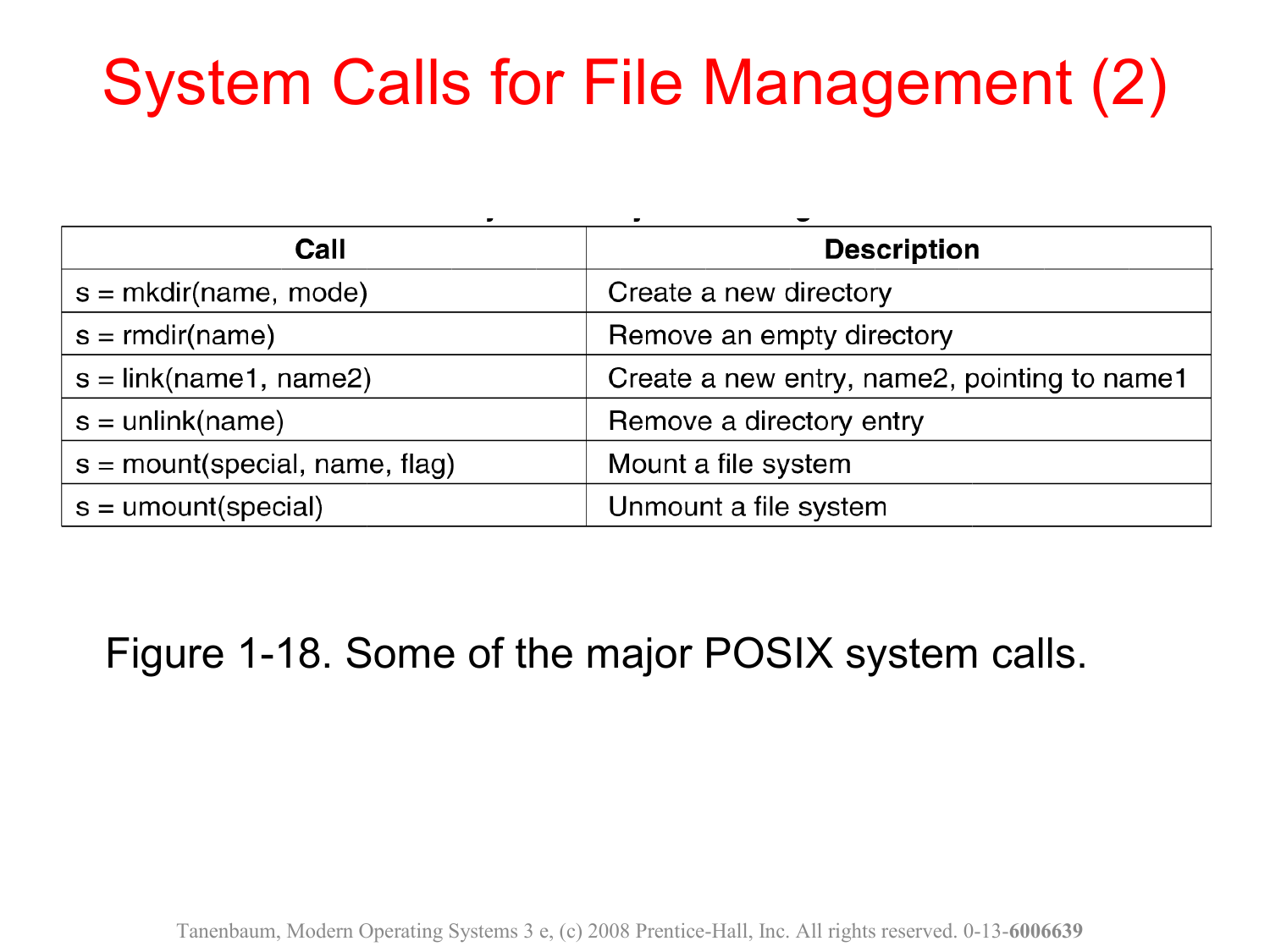### Miscellaneous System Calls

| Call                        | <b>Description</b>                      |
|-----------------------------|-----------------------------------------|
| $s = chdir(dirname)$        | Change the working directory            |
| $s =$ chmod(name, mode)     | Change a file's protection bits         |
| $s =$ kill(pid, signal)     | Send a signal to a process              |
| $seconds = time(8 seconds)$ | Get the elapsed time since Jan. 1, 1970 |

### Figure 1-18. Some of the major POSIX system calls.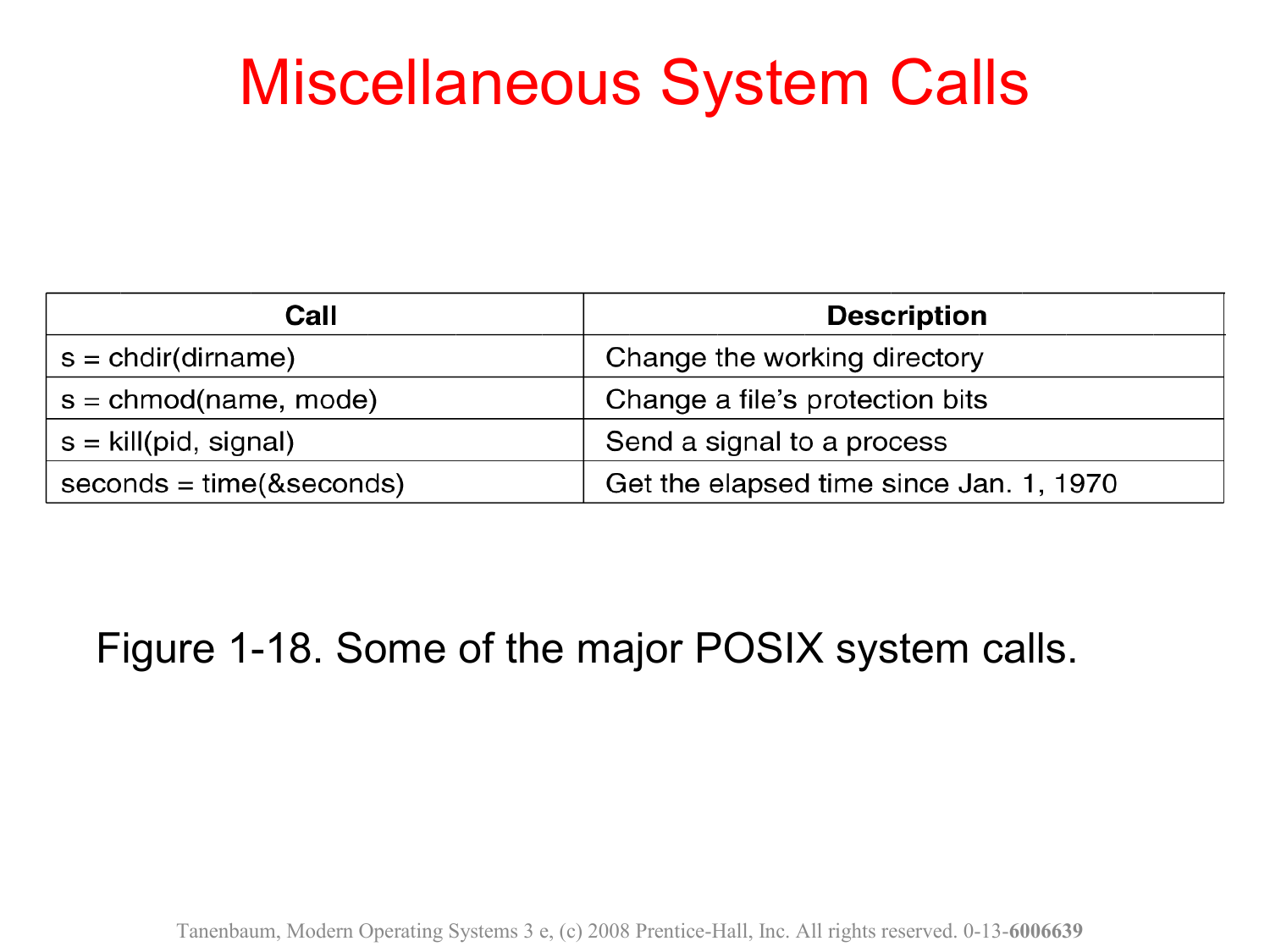### A Simple Shell

```
#define TRUE 1
while (TRUE) {
                                                      /* repeat forever *//* display prompt on the screen */type\_prompt();
                                                     /* read input from terminal */
     read_command(command, parameters);
     if (fork() != 0) {
                                                      /* fork off child process *//* Parent code, *//* wait for child to exit */waitpid(-1, 8status, 0);
     \} else \{/* Child code. *//* execute command */execve(command, parameters, 0);
     }
}
```
### Figure 1-19. A stripped-down shell.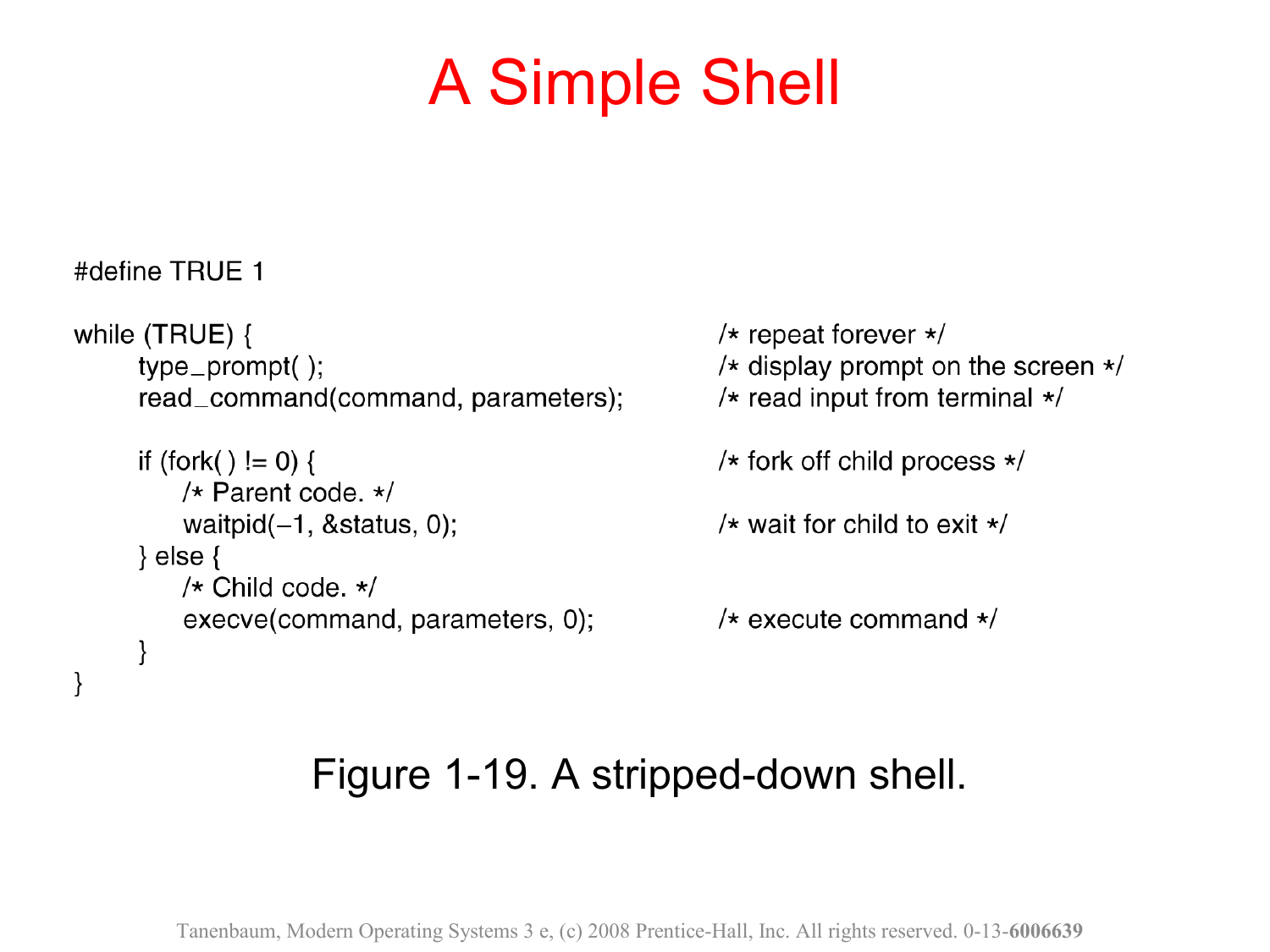### Memory Layout



### Figure 1-20. Processes have three segments: text, data, and stack.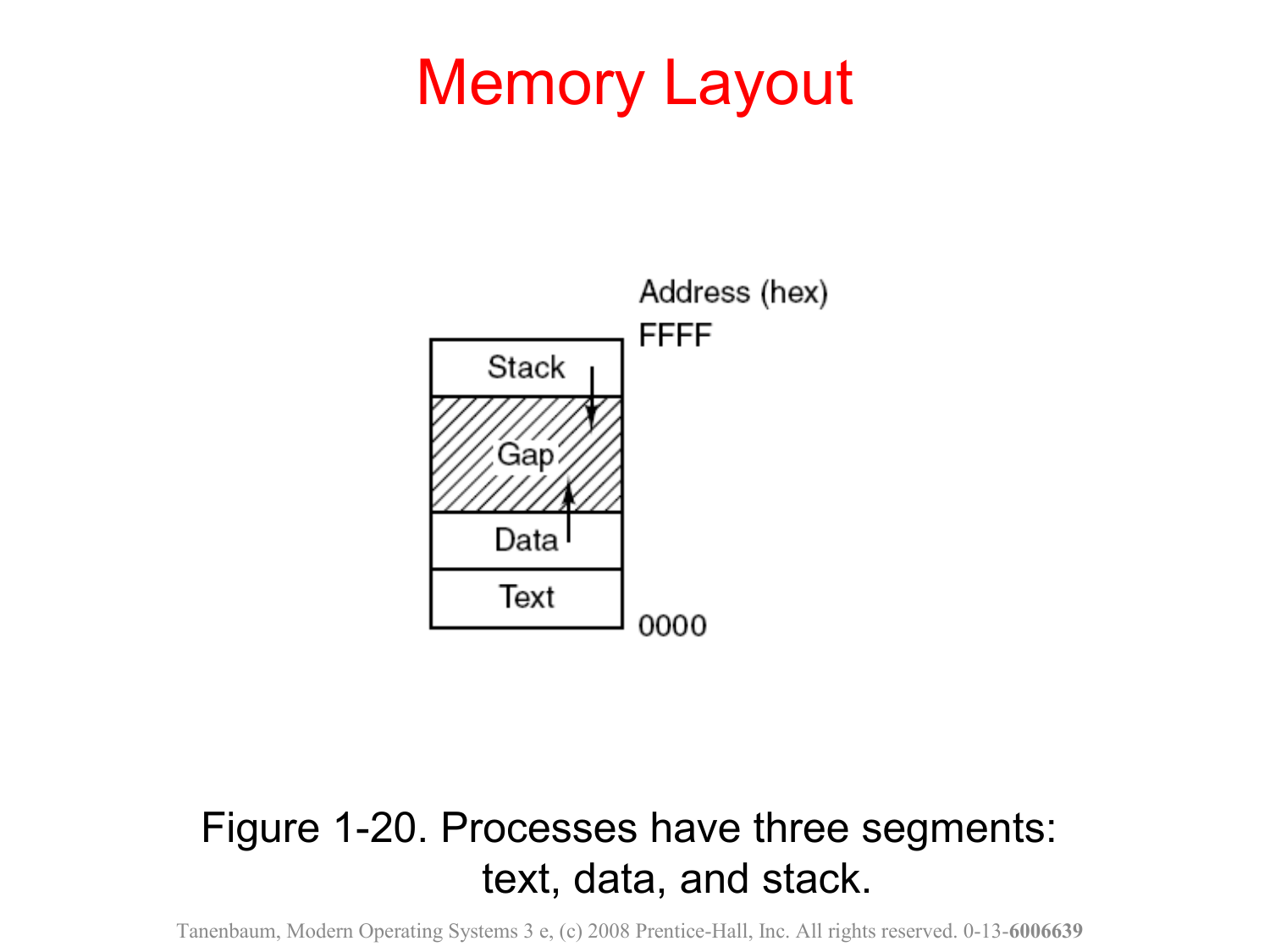# Linking



#### Figure 1-21. (a) Two directories before linking */usr/jim/memo* to ast's directory. (b) The same directories after linking.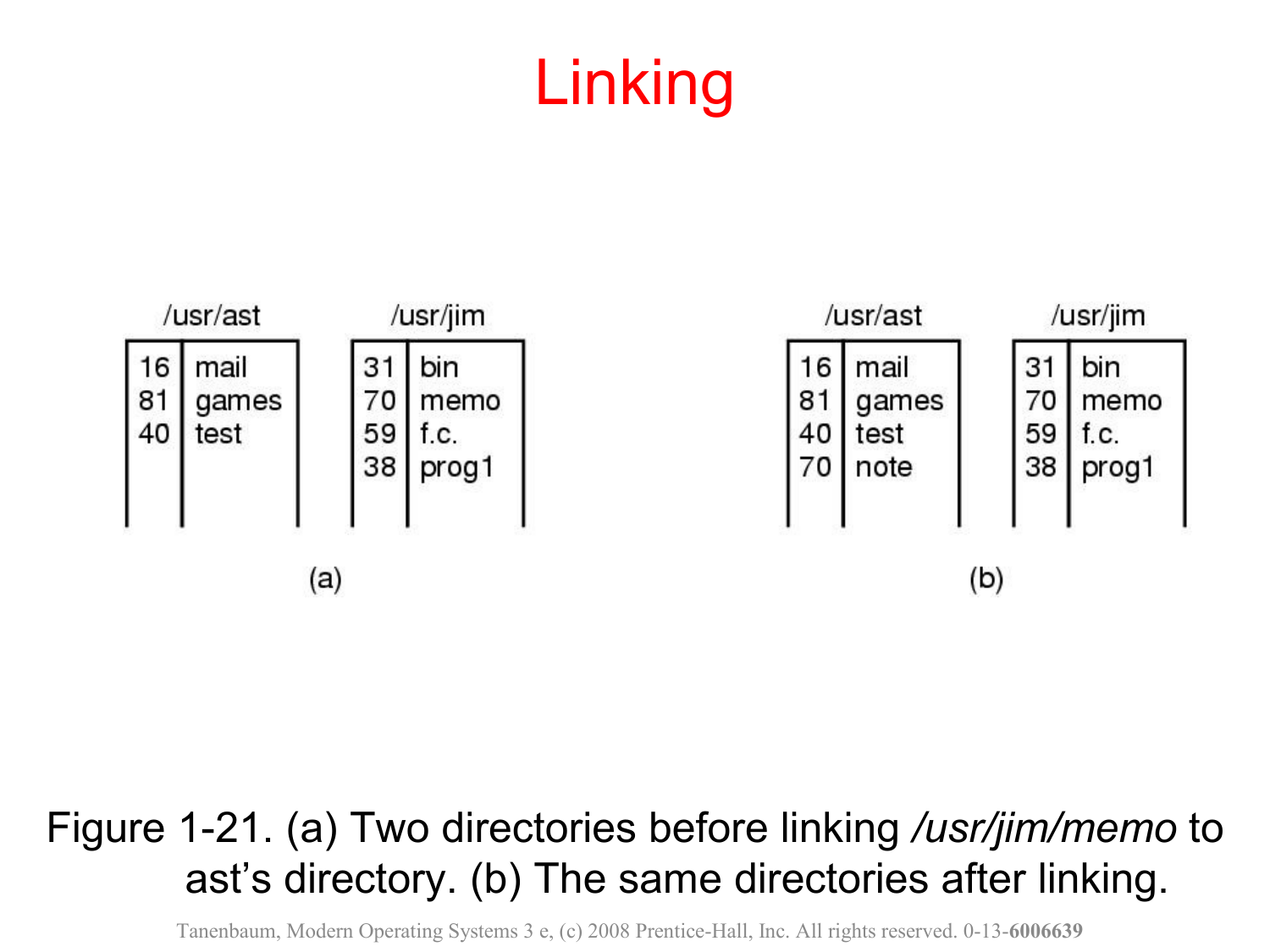## **Mounting**



### Figure 1-22. (a) File system before the mount. (b) File system after the mount.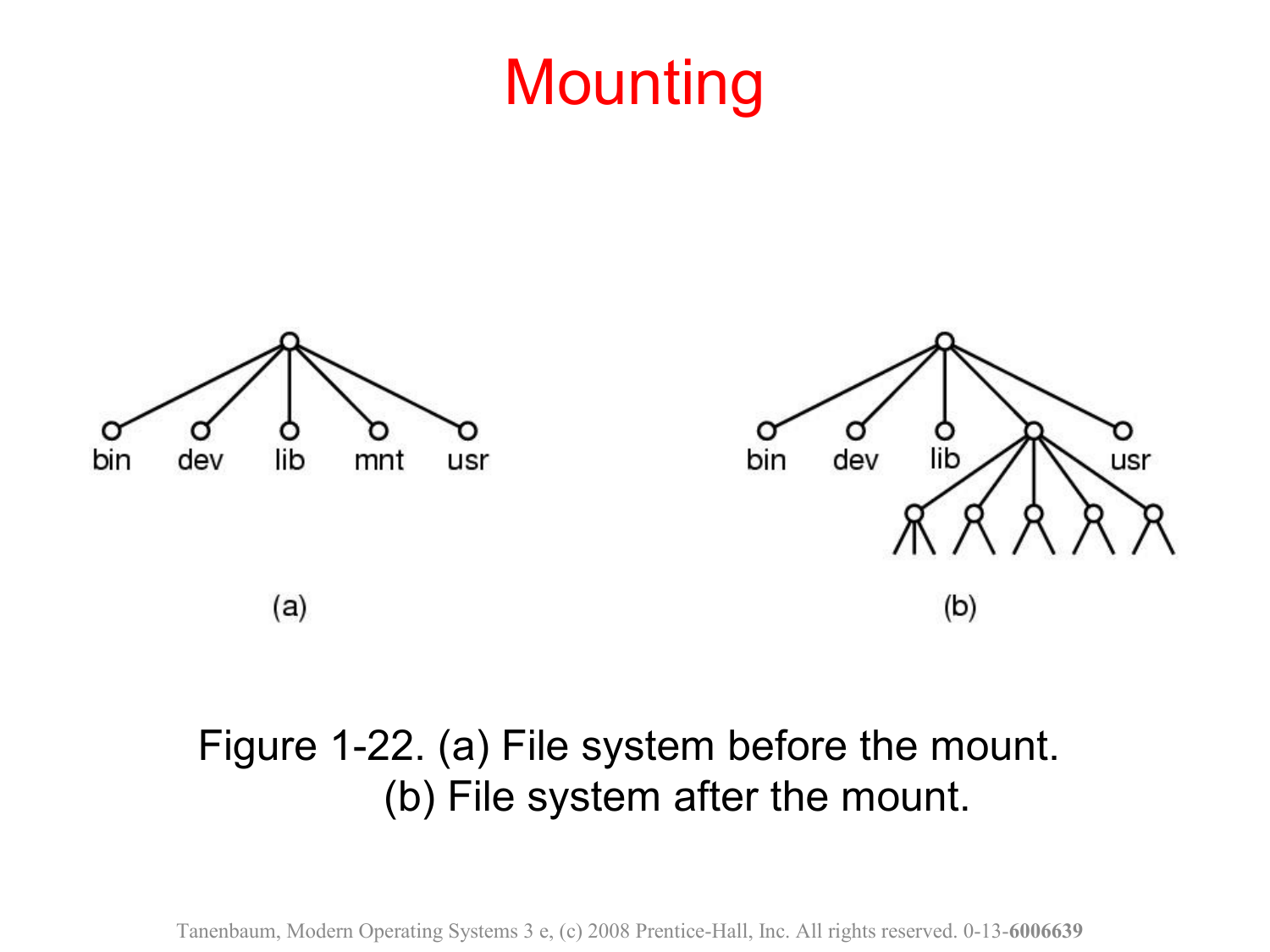# Operating Systems Structure

Monolithic systems – basic structure:

- A main program that invokes the requested service procedure.
- A set of service procedures that carry out the system calls.
- A set of utility procedures that help the service procedures.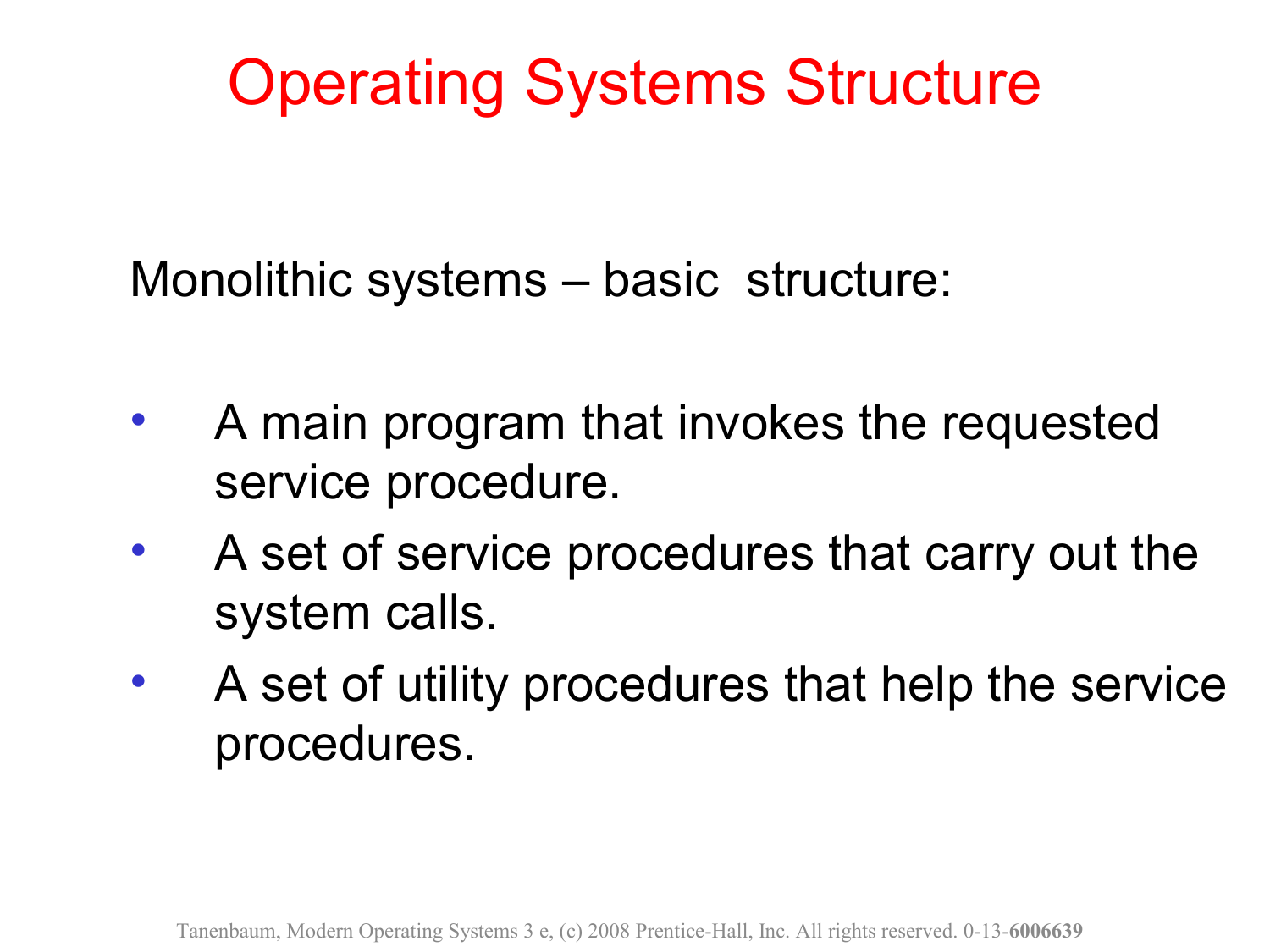### Microkernels



#### Figure 1-26. Structure of the MINIX 3 system.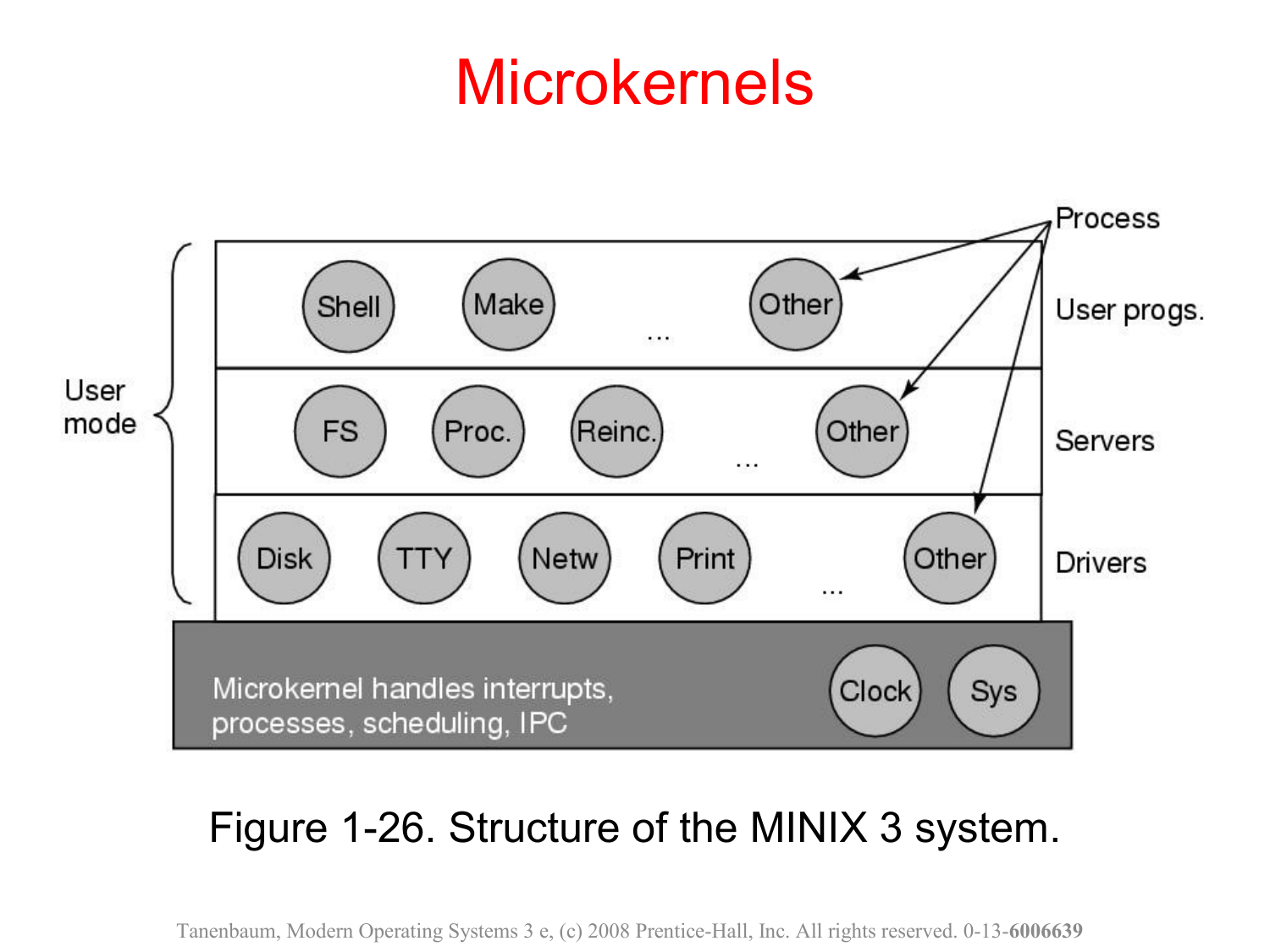### Client-Server Model



#### Figure 1-27. The client-server model over a network.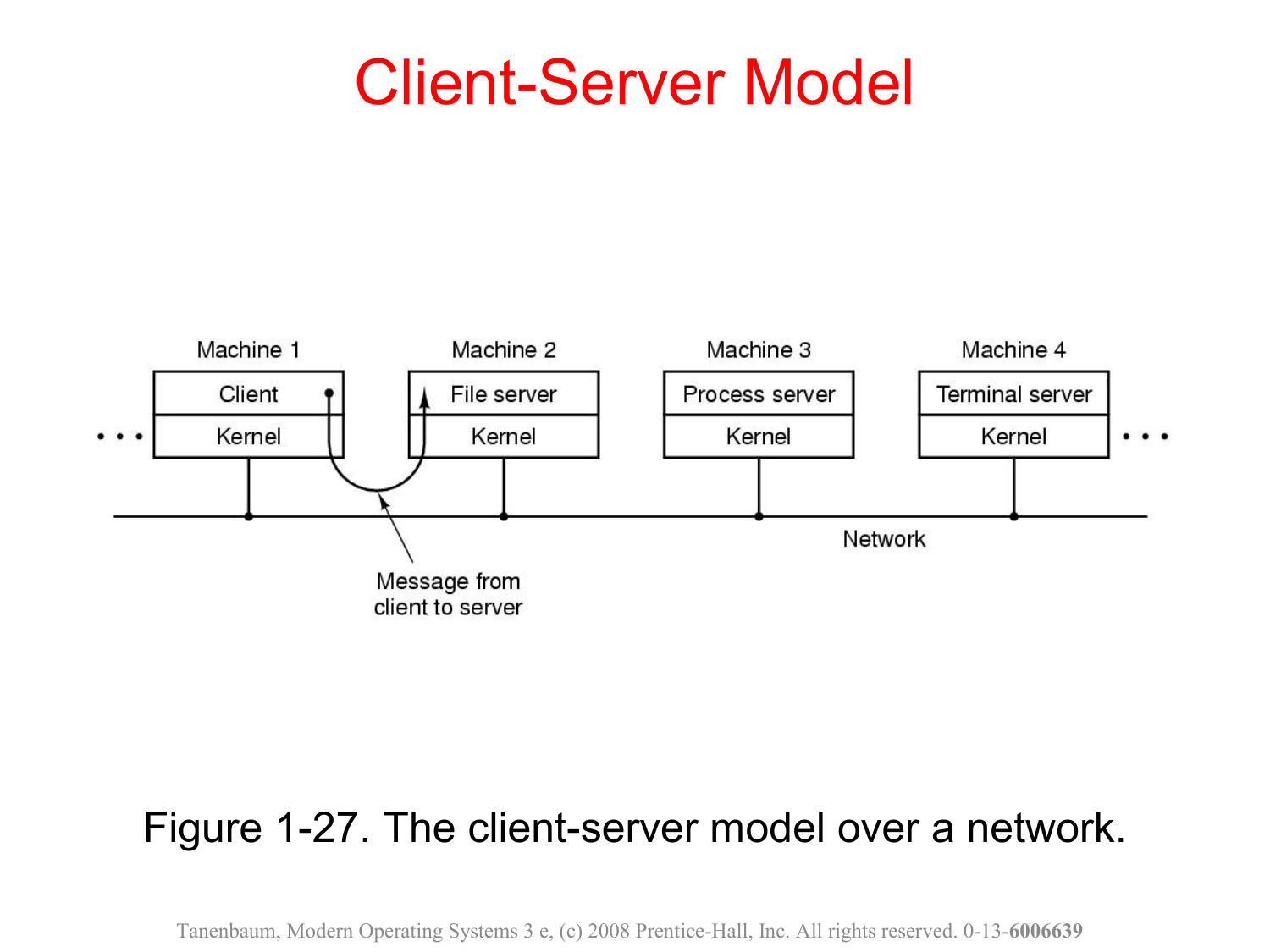### Virtual Machines



#### Figure 1-29. (a) A type 1 hypervisor. (b) A type 2 hypervisor.